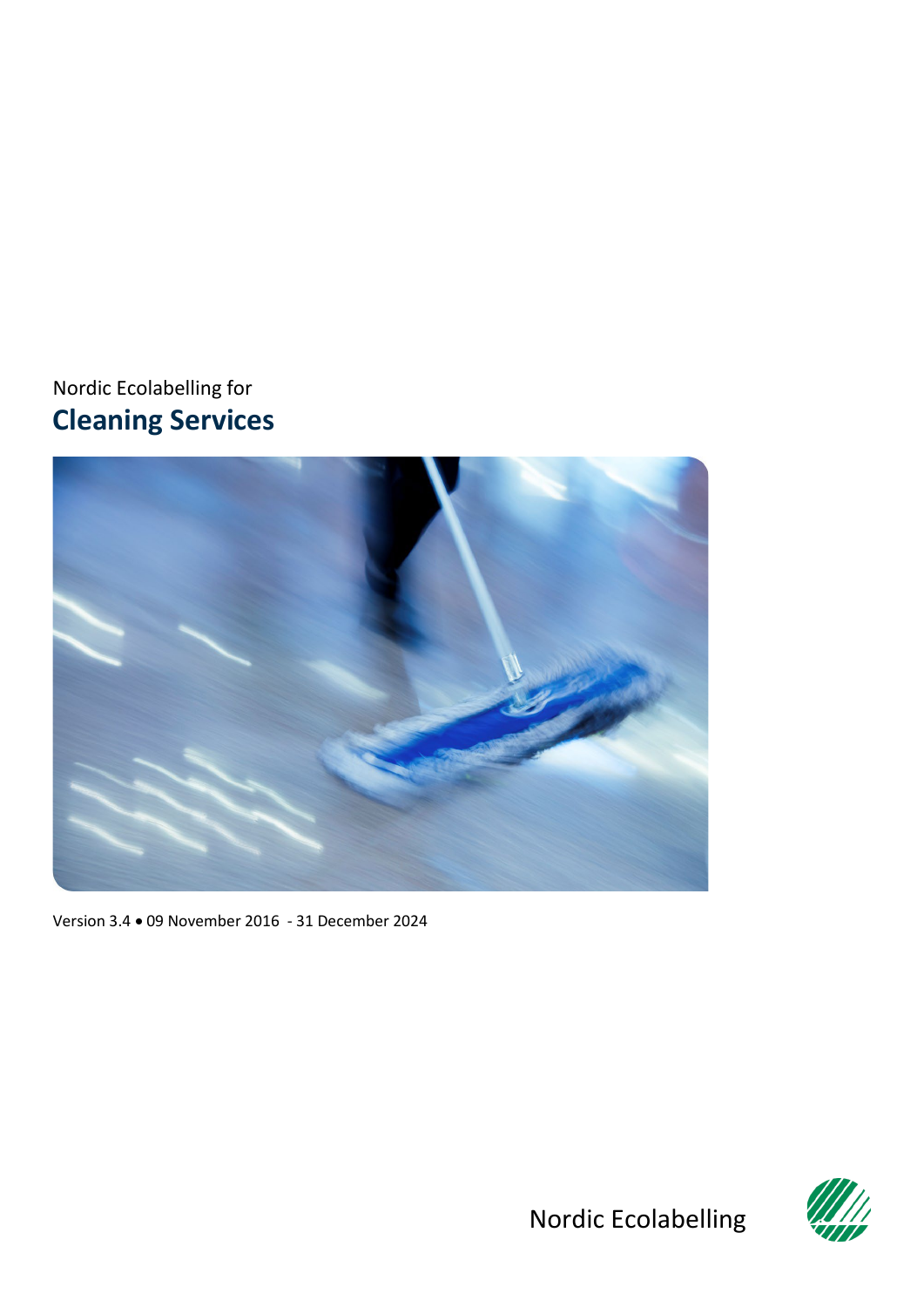# Content

|                | What is a Nordic Swan Ecolabelled cleaning service? | 4  |
|----------------|-----------------------------------------------------|----|
|                | Why choose the Nordic Swan Ecolabel?                |    |
|                | What can carry the Nordic Swan Ecolabel?            | 4  |
|                | How to apply                                        | 5  |
| 1              | General requirements of the applicant               | 7  |
| $\overline{2}$ | Requirements concerning chemicals                   | 7  |
| 3              | Transport requirements                              | 12 |
| 4              | Requirement concerning bags                         | 14 |
| 5              | Use of ecolabelled products and services            | 14 |
| 6              | Calculation of points                               | 16 |
| 7              | Quality                                             | 16 |
| 8              | Ethics/working environment                          | 18 |
|                | Regulations for the Nordic Ecolabelling of services | 21 |
|                | History of the criteria                             | 21 |
|                | New criteria                                        | 21 |
|                |                                                     |    |

- [Appendix 1 Description of the company and the supplied services](#page-21-0)
- [Appendix 2 Example calculation: m2 cleaned per year](#page-24-0)
- [Appendix 3 Chemicals used in the service](#page-25-0)
- [Appendix 4 Appendix for producers of non-ecolabelled chemicals](#page-26-0)
- [Appendix 5 Chemicals in current use \(procurement list\)](#page-31-0)
- [Appendix 6 Purchased chemicals –](#page-32-0) overview consumption
- [Appendix 7 Examples of training](#page-33-0)
- [Appendix 8 Ethical requirements](#page-34-0)
- Appendix 9 Subsuppliers who provide a complete service (workforce, chemicals, etc) option A [in O21 Requirements for subsuppliers](#page-36-0)

Appendix 10 [Subsuppliers who only provide workforce -](#page-37-0) option B in O21 Requirements for  [subsuppliers](#page-37-0)

<span id="page-1-1"></span><span id="page-1-0"></span>076 [Cleaning Services,](#page-0-0) version [3.4,](#page-0-1) 30 November 2021

This document is a translation of an original in Norwegian. In case of dispute, the original document should be taken as authoritative.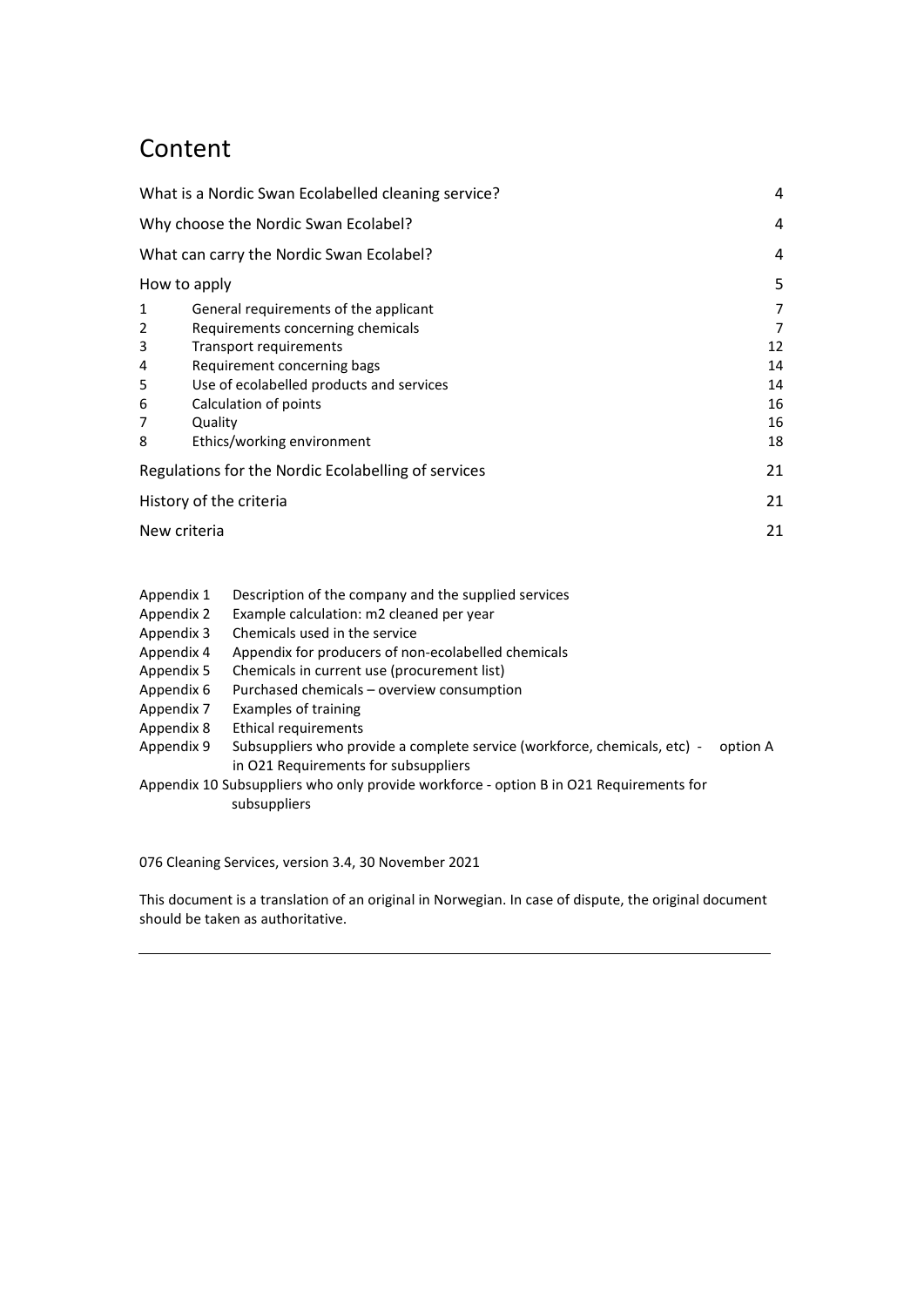## Addresses

In 1989, the Nordic Council of Ministers decided to introduce a voluntary official ecolabel, the Nordic Swan Ecolabel. These organisations/companies operate the Nordic Ecolabelling system on behalf of their own country's government. For more information, see the websites:

#### Denmark Ecolabelling Denmark Danish Standards Foundation Göteborg Plads 1, DK-2150 Nordhavn Fischersgade 56, DK-9670 Løgstør Tel: +45 72 300 450 info@ecolabel.dk www.ecolabel.dk

#### Finland

Ecolabelling Finland Urho Kekkosen katu 4-6 E FI-00100 Helsinki Tel: +358 9 61 22 50 00 joutsen@ecolabel.fi www.ecolabel.fi

#### Iceland Ecolabelling Iceland Umhverfisstofnun Suδurlandsbraut 24 IS-108 Reykjavik Tel: +354 5 91 20 00 ust@ust.is [www.svanurinn.is](http://www.svanurinn.is/)

Norway Ecolabelling Norway Henrik Ibsens gate 20 NO-0255 Oslo Tel: +47 24 14 46 00 info@svanemerket.no www.svanemerket.no

#### Sweden

Ecolabelling Sweden Box 38114 SE-100 64 Stockholm Tel: +46 8 55 55 24 00 info@svanen.se www.svanen.se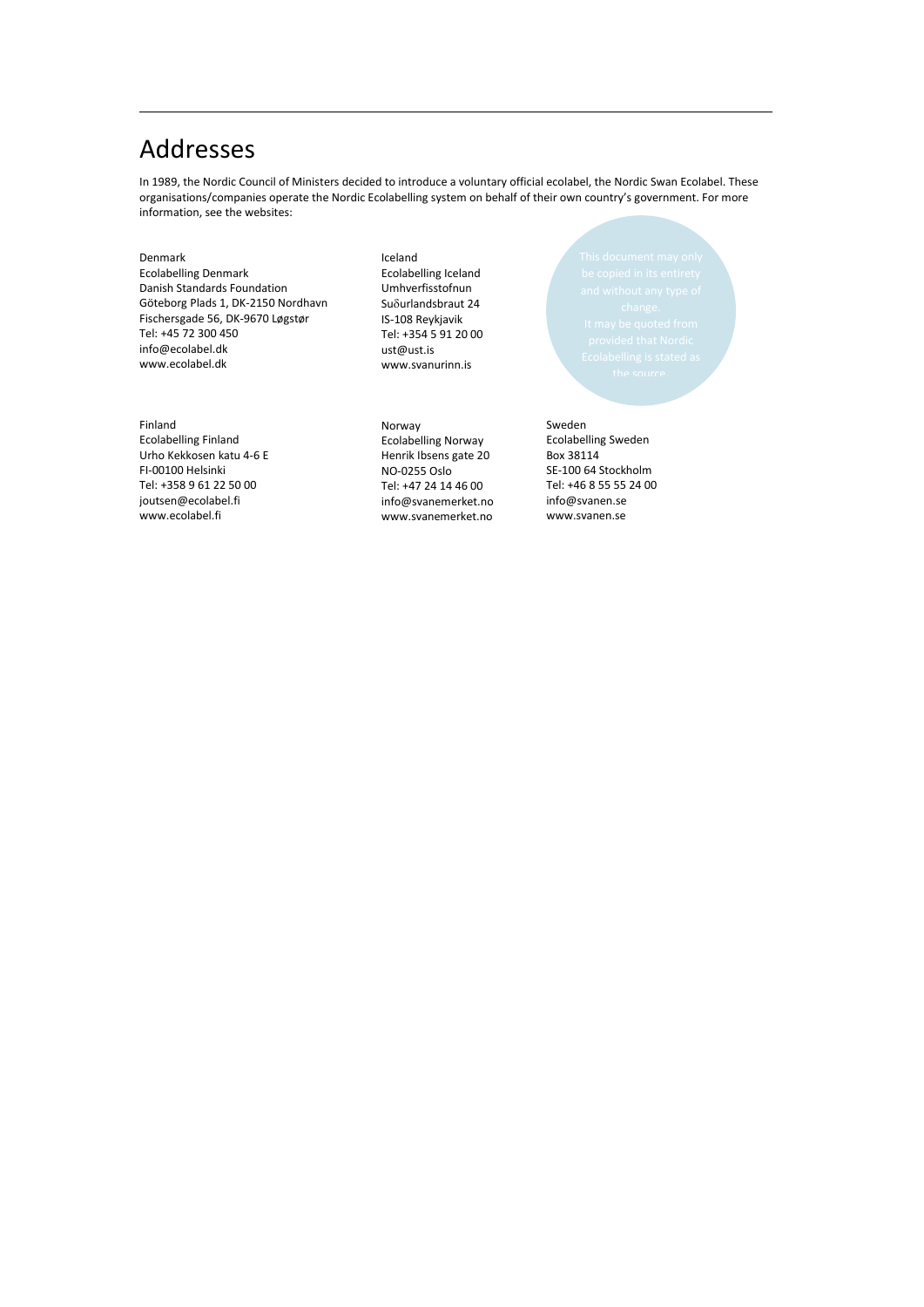## <span id="page-3-0"></span>What is a Nordic Swan Ecolabelled cleaning service?

A Nordic Swan Ecolabelled cleaning service:

- uses a large proportion of ecolabelled cleaning products
- minimizes the use of unnecessary chemicals
- minimizes environmental impact from transport
- has staff trained in both the environment and cleaning methods
- has quality system to ensure high quality cleaning

## <span id="page-3-1"></span>Why choose the Nordic Swan Ecolabel?

- Cleaning services may use the Nordic Swan Ecolabel trademark for marketing. The Nordic Swan Ecolabel is a very well-known and well-reputed trademark in the Nordic region.
- The Nordic Swan Ecolabel is a simple way of communicating environmental work and commitment to customers.
- The Nordic Swan Ecolabel clarifies the most important environmental impacts and thus shows how a company can cut emissions, resource consumption and waste management.
- Environmentally suitable operations prepare cleaning services for future environmental legislation.
- Nordic Swan Ecolabelling can be seen as providing a business with guidance on the work of environmental improvements.
- The Nordic Swan Ecolabel not only covers environmental issues but also quality requirements, since the environment and quality often go hand in hand. This means that a Nordic Swan Ecolabel licence can also be seen as a mark of quality.

## <span id="page-3-2"></span>What can carry the Nordic Swan Ecolabel?

Companies which offer ordinary cleaning and/or window cleaning can be Nordic Swan Ecolabelled. Ordinary cleaning concerns regular tasks that are necessary to keep an indoor area clean. Inspection, collection of refuse, general cleaning, floor care (including polish and wax removal) and cleaning of interior glass are considered to be part of this. Inspection is where cleaning staff in principle only go through the room to check the need for cleaning and empty waste containers. In this document, ordinary cleaning is called cleaning.

Cleaning may include, but is not limited to, areas such as workplaces, toilets, restaurants, hotels, schools or private homes.

Window cleaning is cleaning of window surfaces (interior and exterior).

If the company offers both ordinary cleaning (including floor care) and window cleaning, both of these services can be Nordic Swan Ecolabelled. Ordinary cleaning must always have a licence, while having a licence for window cleaning is optional. Window cleaning must meet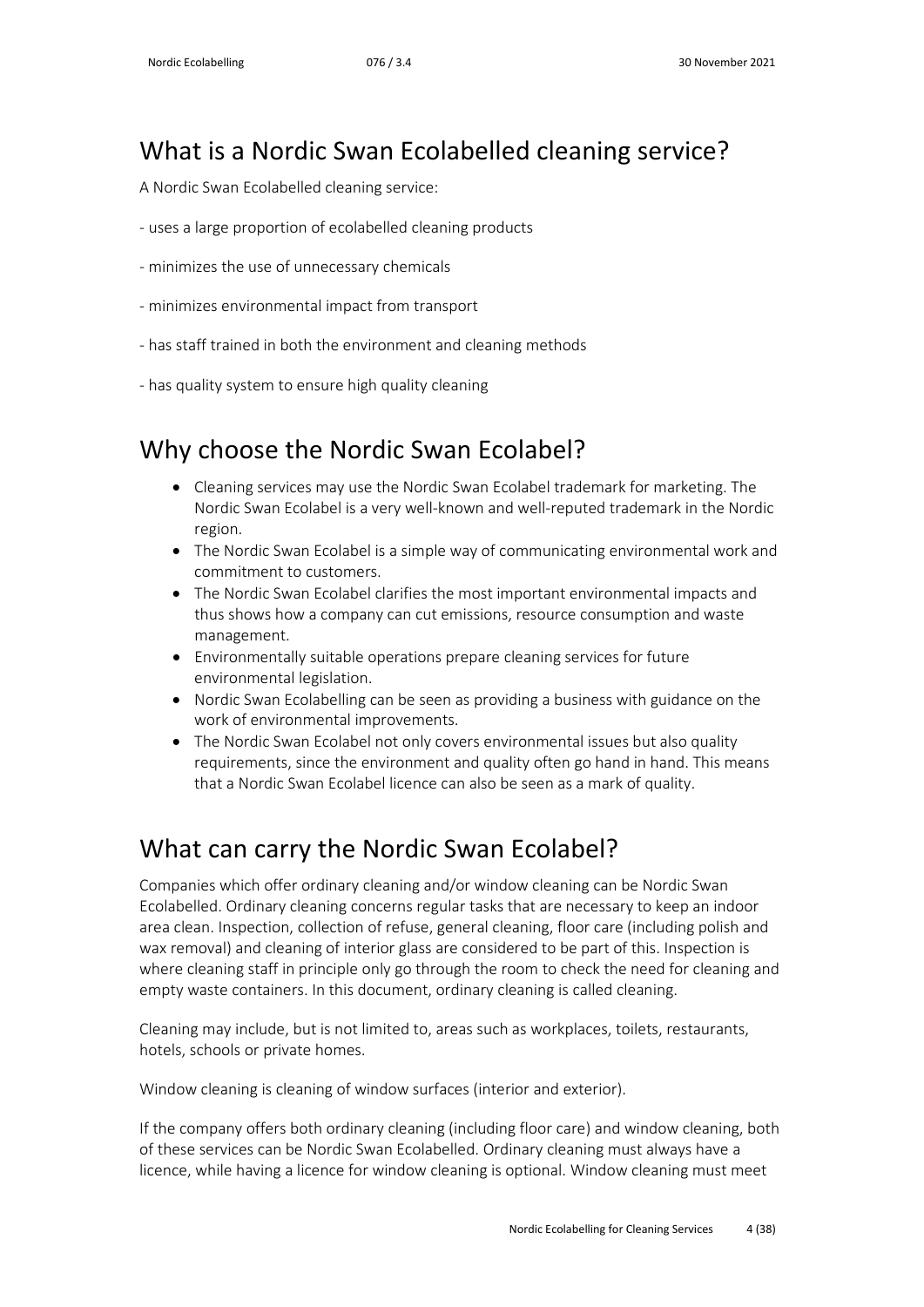all the obligatory requirements marked as "(W)" (all O requirements except O2, O9 and O13). Marketing of Nordic Swan Ecolabelled window cleaning can only occur if the window cleaning is included in the licence.

Special cleaning is not included in the product group. Nordic Ecolabelling considers the following types of cleaning to be special cleaning: Disinfection, stain removal on carpets, remediation work (for example mould and asbestos removal), clearing up after incidents (such as floods and fires), cleaning of ventilation ducts, cleaning of industrial production facilities (such as clean rooms, production facilities in the food and agriculture industry), façade cleaning and washing of buildings, and operating theatres. Areas that are included in a Nordic Swan Ecolabelled cleaning contract, but which require special cleaning for hygiene reasons, also count as special cleaning (e.g. kitchen areas in grocery stores), following approval by Nordic Ecolabelling.

This delineation makes it possible for cleaning targeted at private consumers, companies and the public sector to achieve Nordic Swan Ecolabelling.

An applicant cannot just Nordic Swan Ecolabel cleaning for a certain number of customers or one cleaning concept. Departments with their own accounts, such as regional departments, or other departments or divisions may, however, apply (on the understanding that these are separate economic profit centres). In such case, the name of the profit centre(s) for which the application is made must be stated on the application form.

An applicant is not prevented from also offering special cleaning or other services that are not covered by these criteria. But in such a case, these may not be marketed as part of the Nordic Swan Ecolabelled cleaning services. Only those that are included in the licence may be marketed as Nordic Swan Ecolabelled.

# <span id="page-4-0"></span>How to apply

#### Application and costs

For information about the application process and fees for this product group, please refer to the respective national web site. For addresses see page 3.

#### What is required?

The application must consist of an application form/web form and documentation showing that the requirements are fulfilled.

The criteria for cleaning services comprise a combination of obligatory requirements and point score requirements. The letter "O" and a number indicate obligatory requirements. These requirements must always be fulfilled. The letter "P" and a number distinguish point score requirements. Each requirement of this type gives a point score. These scores are then totalled. A minimum total score must be achieved to fulfil the licence constraints. Window cleaning must meet all the obligatory requirements marked as "(W)" (all O requirements except O2, O9 and O13).

The text describes how the applicant shall demonstrate fulfilment of each requirement. There are also icons in the text to make this clearer. These icons are:

- $\boxtimes$  Enclose
- q The requirement checked on site.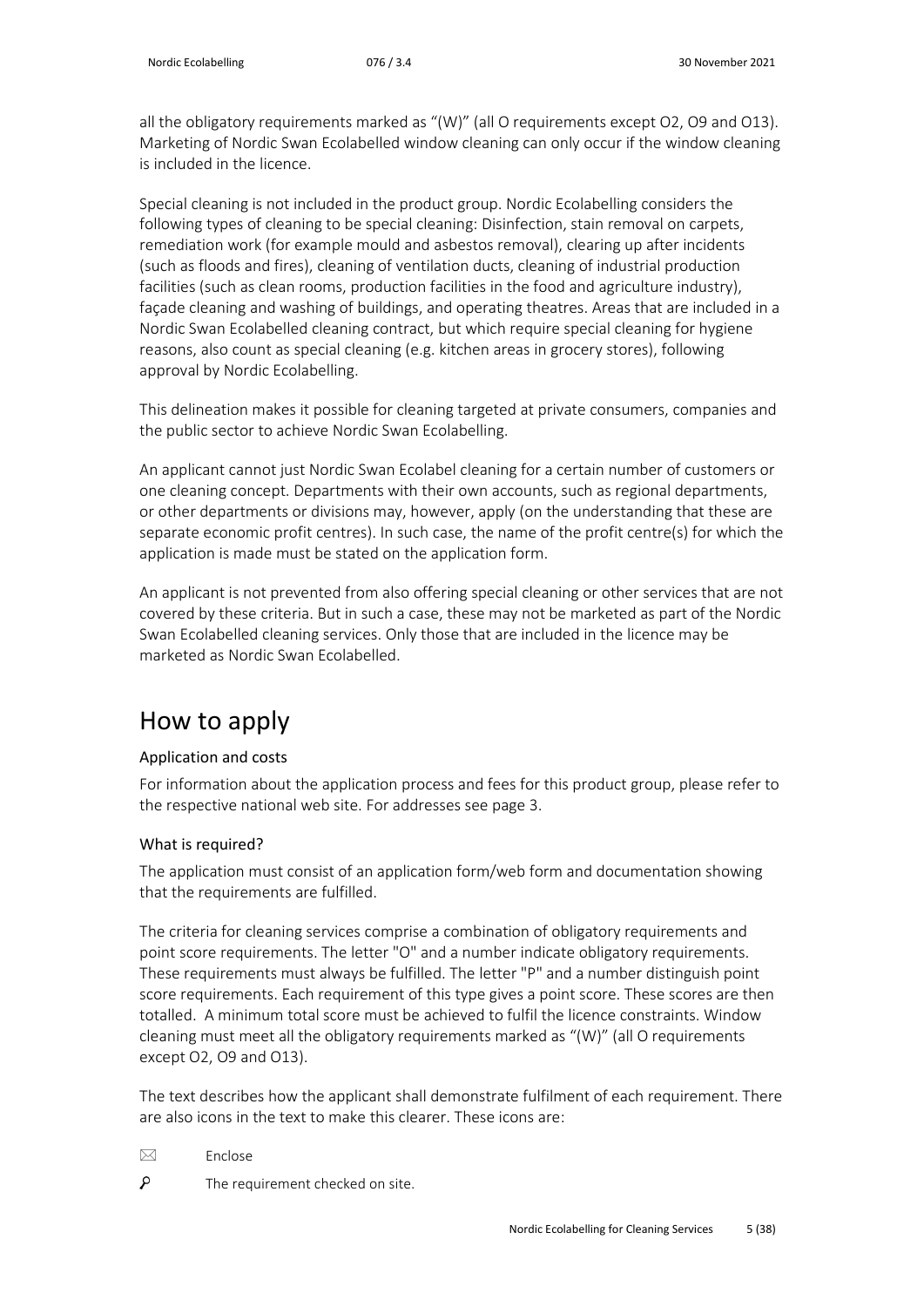To be awarded a Nordic Swan Ecolabel licence:

- All obligatory requirements must be fulfilled.
- A minimum of 58% of the total points score must be achieved, se requirement O13.
- Nordic Ecolabelling must inspect the site.

All information submitted to Nordic Ecolabelling is treated confidentially. Suppliers can send documentation directly to Nordic Ecolabelling, and this will also be treated confidentially.

#### Licence validity

The ecolabel licence is valid providing the criteria are fulfilled and until the criteria expire. The validity period of the criteria may be extended or adjusted, in which case the licence is automatically extended and the licensee informed.

Revised criteria shall be published at least one year prior to the expiry of the present criteria. The licensee is then offered the opportunity to renew their licence.

#### On-site inspection

In connection with handling of the application, Nordic Ecolabelling normally performs an onsite inspection to ensure adherence to the requirements. For such an inspection, data used for calculations, original copies of submitted certificates, test records, purchase statistics, and similar documents that support the application must be available for examination.

#### Queries

Please contact Nordic Ecolabelling if you have any queries or require further information. See page 3 for addresses. Further information and assistance (such as calculation sheets or electronic application help) may be available. Visit the relevant national website for further information.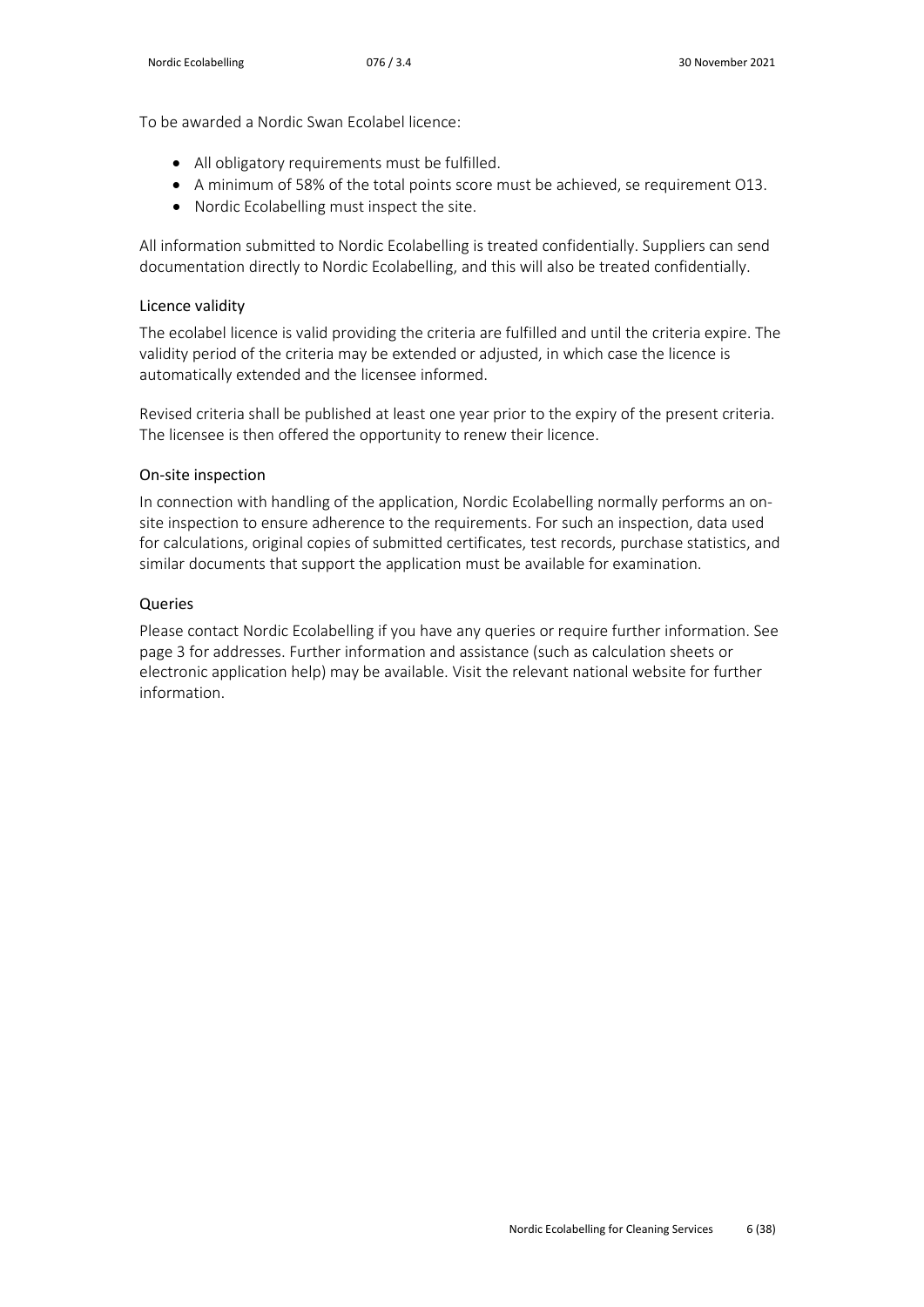### <span id="page-6-0"></span>1 General requirements of the applicant

#### O1 Description of the company and service (W)

The applicant must describe its company of cleaning services delivered, in accordance with Appendix 1. Also the use of subsuppliers must be described.

*With "subsuppliers" means the service provider of cleaning services (external company who deliver services directly to the applicant's customers on behalf of the applicant and the applicant's risk and expense). See also requirement O21 for subsuppliers.*

 $\boxtimes$  Describe the company of cleaning services delivered and required to be Nordic Swan Ecolabelled, in accordance with Appendix 1.

#### O2 Square metres cleaned

The applicant must calculate the number of square metres of floor area cleaned in one year. Square metres cleaned is the surface which is cleaned in accordance with the product group

*definition.* 

Window cleaning is exempt from requirement O2.

There are two alternative ways of calculating the number of square metres cleaned:

1) Based on details of cleaning frequency and square metres in the contracts. See the calculation example in Appendix 2.

2) Based on the number of production hours/FTEs:

Number of  $m^2$  in one year = number of FTEs x 330,000  $m^2$ 

*Number of FTEs is multiplied by a template value for FTEs (a full-time employee is estimated to clean 330,000 m2 per year).*

 $\boxtimes$  Report on the calculation of the number of square metres of floor area cleaned in the course of a year.

#### For alternative 1:

- $\boxtimes$  Overview (spreadsheet) of all customers showing the number of square metres cleaned per week or per month, and multiplied up for one year.
- م Contracts stating the number of square metres are checked during inspection visits.

#### For alternative 2:

<span id="page-6-1"></span> $\boxtimes$  Overview of employees showing the ratio of an FTE they work.

### 2 Requirements concerning chemicals

Chemicals are all chemical products for cleaning, floor care and window cleaning, see table in Appendix 3. Textile detergents to wash and treat mops and cloths (both internal laundering and at external laundries) are also included. For chemicals that are not ecolabelled, Nordic Ecolabelling must be provided with information on classification (O7) and constituent substances (O8 and O9). This documentation may be received directly and confidentially from the chemical manufacturer (see Appendix 4). Based on this documentation, Nordic Ecolabelling will be able to notify the licence applicant of whether requirements O7, O8 and O9 are complied with.

Cleaning companies that consume less than 25 microlitres chemicals/ $m<sup>2</sup>$  area cleaned under O5 are exempted from requirements O6 and P2.

Ecolabelled, in this context, means chemical products that carry the Nordic Swan Ecolabel, the EU Ecolabel or the Bra Miljöval (Good Environmental Choice) label.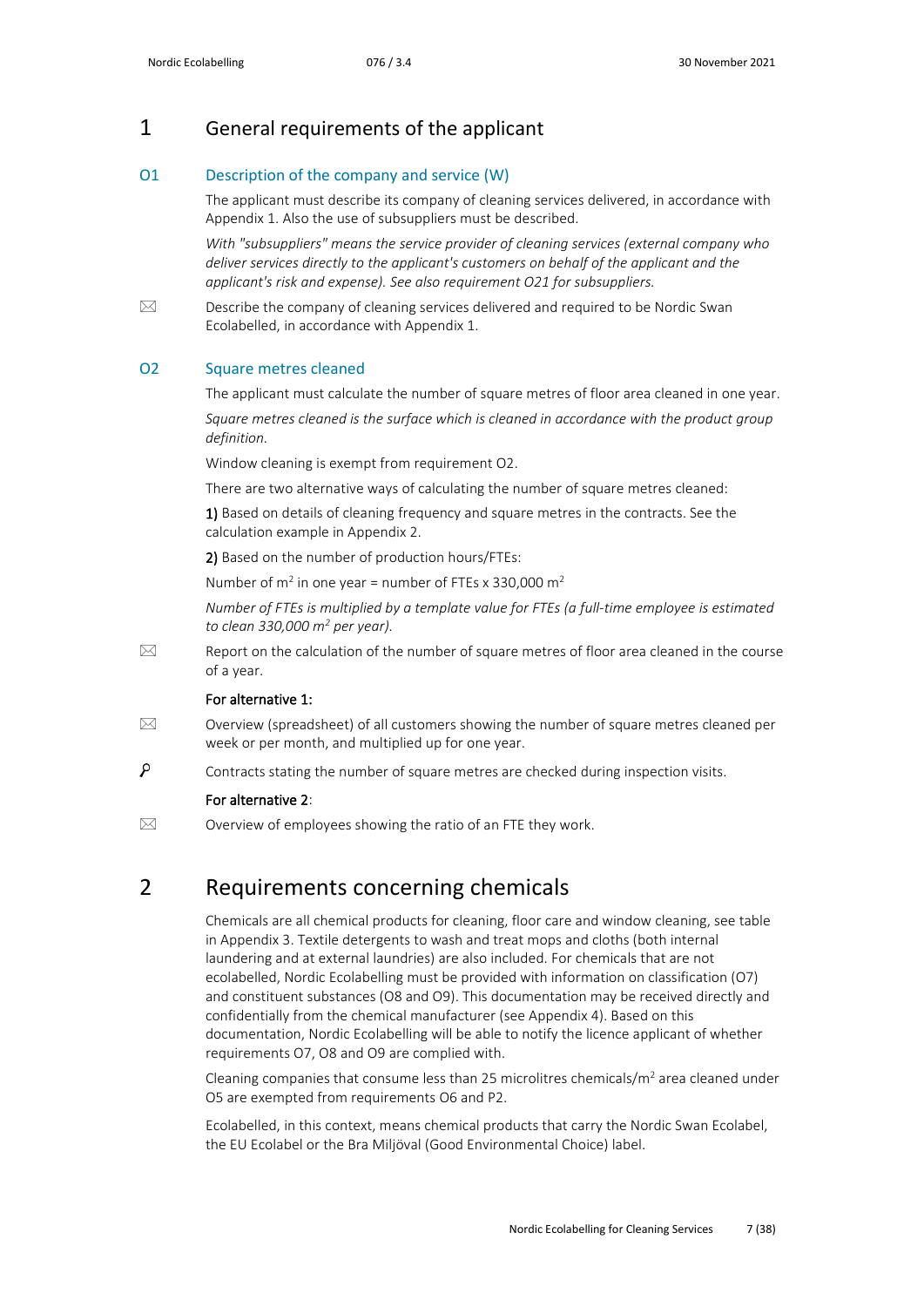#### O3 Information about chemicals (W)

Attach an updated list of chemicals that are in current use. State the name, manufacturer and function of the chemicals.

Safety data sheet and user information must be available where the chemicals are used.

- $\boxtimes$  Procurement list for chemicals that are in current use. State the name, manufacturer and function of the chemicals. Appendix 5 or spreadsheet can be used.
- Q The product's safety data sheet in accordance with Appendix II of REACH (Regulation 1907/2006/EC) and supplier's instructions for use shall be available where the chemicals are used. Checked during inspection visits.

#### O4 Correct dosing (W)

To ensure correct dosing, all employees must have dosing devices or measuring cups available, where cleaning takes place. In addition, companies that wash cloths and mops themselves must use dosing cups when laundering these. This must be part of the company's procedures.

- $\boxtimes$  Copies of procedures to show compliance with the requirement.
- $\mathcal{L}$ Checked during inspection visits.

#### O5 Consumption of chemicals (W\*)

Consumption of chemicals exceeding 400 microlitres/ $m^2$  is not permitted.

\*The volume of chemicals for window cleaning is not included in chemicals consumption, but stated separately.

*Consumption is calculated on the basis of the total volume of cleaning agent used (including water in the product). Textile detergent for washing of mops and cloths (both for internal laundering and at external laundries) must also be included. For textile detergent in powder form 1 g must be counted as 5 ml to calculate the consumption of chemicals.*

*See Appendix 3 for examples of the cleaning agents included. Chemicals for special cleaning purposes can be excluded from the calculation.*

*Chemicals which are handled by the cleaning company for the customer, without this being directly related to the cleaning service, such as filling of dishwasher detergent in the customer's dishwashers, filling of hand washing-up liquid for the customer's use, or handwash in toilets, is not included.* 

*1 litre = 1,000,000 microlitres. 1 microlitre = 0.000.001 litre.*

- $\boxtimes$  Purchasing statistics from all chemical suppliers. Enter the name of the chemical and the quantity purchased annually.
- $\boxtimes$  State the volume of chemicals used for window cleaning, separately from other consumption of chemicals.

On using external laundries for washing of cloths and mops, the following must be documented, in order to calculate the total consumption of chemicals:

- $\boxtimes$  Confirmation from the laundry of the volume of textile detergent used per kg of mops and cloths. Alternatively, the template value of 11 ml/kg can be used.
- $\boxtimes$  A confirmation or invoice from the laundry showing the number of kg of mops and cloths that are laundered per year.
- $\boxtimes$  Calculation of consumption of chemicals in accordance with the requirement per m<sup>2</sup>. Appendix 6 or spreadsheet can be used.

#### P1 Consumption of chemicals\*

Consumption of less than 150 microlitres of chemicals/ $m<sup>2</sup>$  area cleaned: 5 p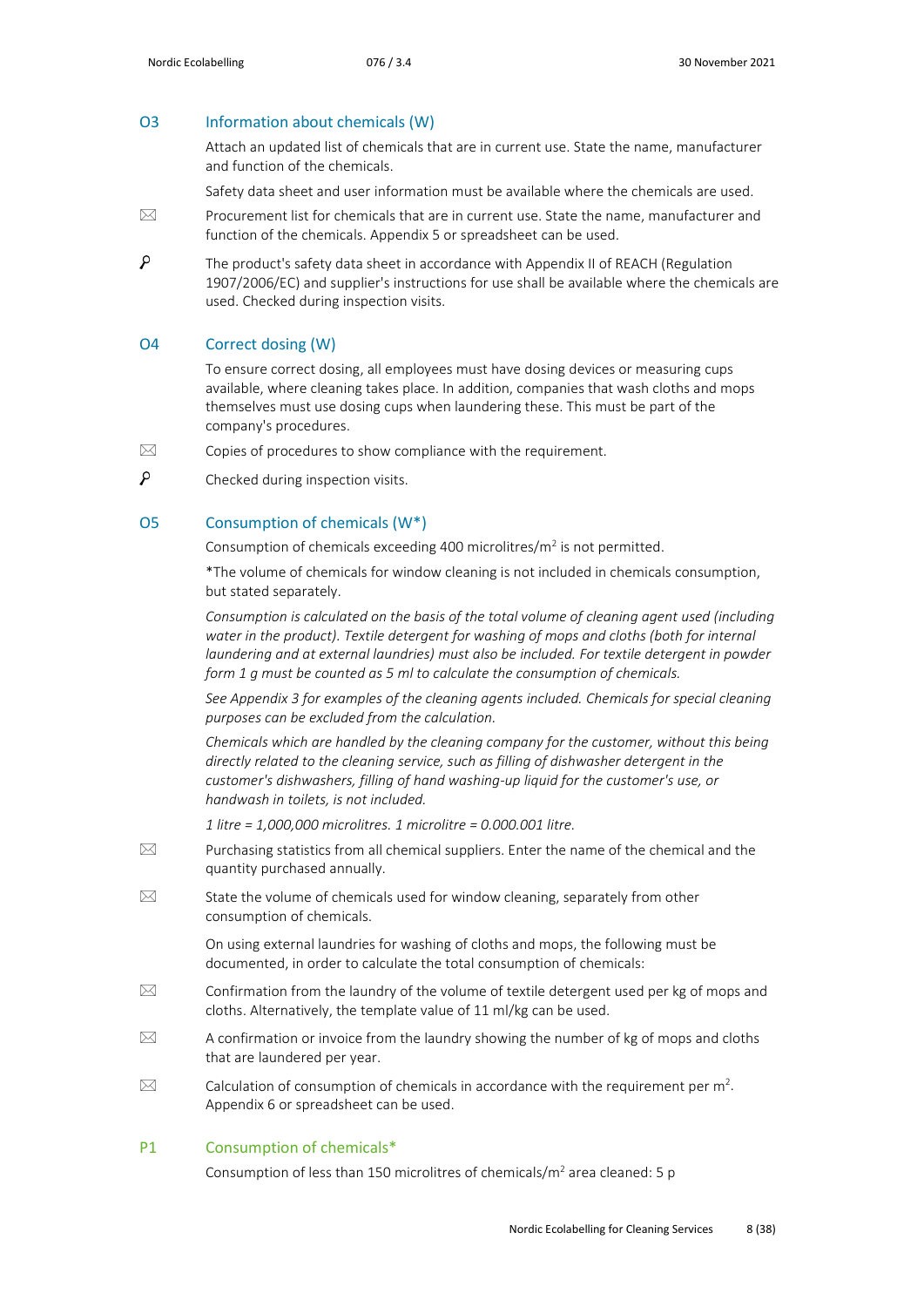Consumption of between 151-200 microlitres of chemicals/ $m<sup>2</sup>$  area cleaned: 4 p Consumption of between 201-250 microlitres of chemicals/m<sup>2</sup> area cleaned: 3 p Consumption of between 251-300 microlitres of chemicals/m<sup>2</sup> area cleaned: 2 p Consumption of between 301-350 microlitres of chemicals/ $m<sup>2</sup>$  area cleaned: 1 p *For an explanation of the calculation, see O5 Consumption of chemicals. \*The volume of chemicals used for window cleaning is not included among the other chemical consumption, but is reported separately.* 

 $\boxtimes$  See O5 Consumption of chemicals.

#### O6 Proportion of ecolabelled chemicals (W)

Minimum 80 % of the chemical products used for cleaning must be ecolabelled.

Sealers, floor polish, floor wax and removal products for these are exempted from the requirement.

Minimum 80 % of all window-cleaning agents must be ecolabelled.

*An ecolabelled chemical product is licensed under the Nordic Swan Ecolabel, the EU Ecolabel or Good Environmental Choice (the Swedish Society for Nature Conservation's ecolabel).*

*Consumption is calculated on the basis of the total volume of cleaning agent used (including water in the product). Textile detergent for washing of mops and cloths (both for internal laundering and at external laundries) must also be included. For textile detergent in powder form 1 g must be counted as 5 ml to calculate the consumption of chemicals.*

*The ratio is calculated as % by volume of the total volume of chemicals used per year.*

*See examples of the products viewed by Nordic Ecolabelling as chemicals in Appendix 3. Chemicals for special cleaning may be excluded from the calculation.*

 $\boxtimes$  Calculation of the proportion of ecolabelled chemical products in accordance with the requirement. Appendix 6 or spreadsheet can be used.

#### P2 Ecolabelled chemicals

If the ratio of ecolabelled chemicals is 96-100 % by volume: 3 points

If the ratio of ecolabelled chemicals is 90-95 % by volume: 2 points

If the ratio of ecolabelled chemicals is 84-89 % by volume: 1 point

 $\boxtimes$  See O6 Proportion of ecolabelled chemicals.

#### O7 Non-ecolabelled chemicals, hazard classification (W)

Chemicals that are not ecolabelled must not be subject to classification as stated in the following table. Chemicals included in wet-wipes and chemicals added to mops (soap cartridges delivered in wet mops) are also subject to this requirement. Chemicals to wash mops and cloths (both internal laundering and at external laundries are also included<sup>1</sup>.

#### Table 1 Classification of chemicals

| CLP Regulation 1272/2008                |                                        |                                        |  |  |
|-----------------------------------------|----------------------------------------|----------------------------------------|--|--|
| Hazard statement                        | Hazard category                        | Hazard code                            |  |  |
| Hazardous to the aquatic<br>environment | Aquatic Acute 1<br>Aquatic Chronic 1-4 | H400, H410, H411,<br>H412****, H413    |  |  |
| Acute toxicity                          | Acute Tox 1-4                          | H300, H310, H330,<br>H301, H311, H331, |  |  |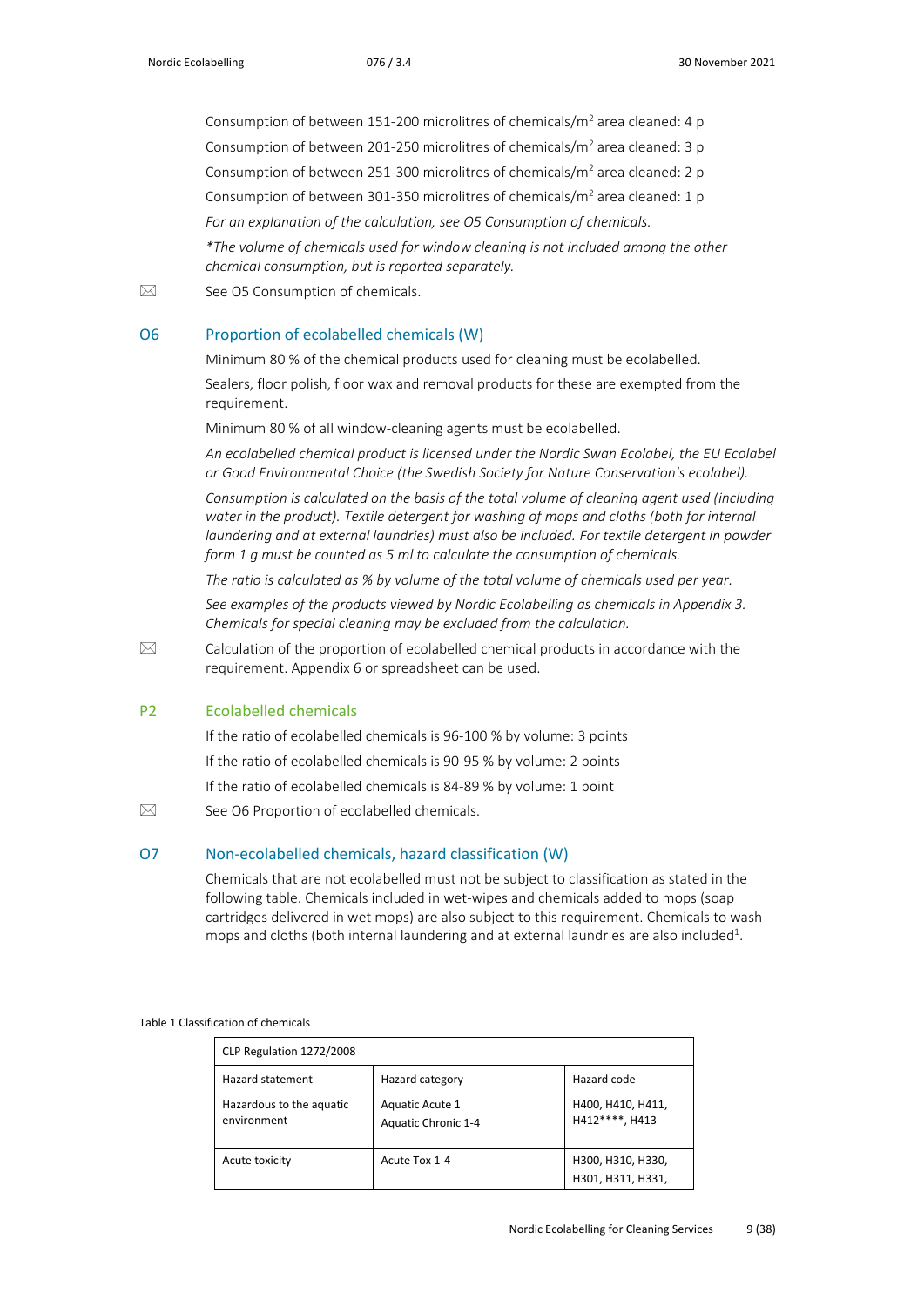|                                                                   |                                                                                | H302*, H312*, H332*                                                                                                      |
|-------------------------------------------------------------------|--------------------------------------------------------------------------------|--------------------------------------------------------------------------------------------------------------------------|
| Specific target organ<br>toxicity, single or repeated<br>exposure | STOT SE 1-2<br>STOT SE 3 (solely applies for spray<br>products)<br>STOT RE 1-2 | H370, H371<br>H372, H373<br>H335 (solely applies<br>for spray products**)                                                |
| Eye damage                                                        | Eye Dam.1 (solely applies for<br>spray products)                               | H318 (solely applies<br>for spray products**)                                                                            |
| Aspiration hazard                                                 | Asp. Tox. 1                                                                    | H304                                                                                                                     |
| Respiratory/skin<br>sensitisation                                 | Resp. Sens. 1, 1A or 1B<br>Skin Sens. 1, 1A or 1B                              | H334<br>H317<br>or EUH208 "Contains<br>'name of the<br>sensitizing substance'.<br>May cause an allergic<br>reaction".*** |
| Carcinogenic                                                      | Carc. 1A or 1B<br>Carc. 2                                                      | H350<br>H351                                                                                                             |
| Mutagenic                                                         | Muta. 1A or 1B<br>Muta. 2                                                      | H340<br>H341                                                                                                             |
| Toxic to reproduction                                             | Repr. 1A or 1B<br>Repr. 2<br>Lact.                                             | H360<br>H361<br>H362                                                                                                     |

Please note that the manufacturer of the raw material/product is responsible for the classification.

<sup>1</sup>For washing at Nordic Swan Ecolabelled laundries, documentation of the chemicals used is not necessary.

\*Professional products may be labelled H302, H312 and H332 if the packaging is designed so that the user is not in contact with the product.

\*\*Spray bottles or equivalent equipment with nozzles that do not form a cloud of spray may be labelled H335 and H318.

\*\*\*Textile detergents that are labelled H334, H317 or labelled with EUH 208 and the clause "Contains (name of the sensitising substance). May cause an allergic reaction" due to enzyme content is exempted. It is assumed, however, that enzymes are encapsulated or in a slurry.

\*\*\*\*Textile detergents with hydrogen peroxide (CAS-no. 7722-84-1) are exempted from H412, if dosing is done via an automatic dosing system.

- $\boxtimes$  Duly completed and signed declaration, Appendix 4.
- $\boxtimes$  The product's safety data sheet in accordance with Appendix II of REACH (Regulation 1907/2006/EC).
- $\boxtimes$  If the product is labelled H302, H312 or H332) a description of the packaging's design must be enclosed.
- $\boxtimes$  Declaration from the cleaning company that products classified as H318 and H335 are not to be used in spray bottles in either diluted or undiluted form (see Appendix 5).

#### O8 Non-ecolabelled chemicals, substances that may not be included (W)

For chemicals that are not ecolabelled, the following constituent substances may not be included. Chemicals included in wet-wipes and chemicals added to mops (soap cartridges delivered in wet mops) are also subject to this requirement. Chemicals to wash mops and cloths (both internal laundering and at external laundries are also included<sup>1</sup>.

• Reactive chlorine compounds, such as sodium hypochlorite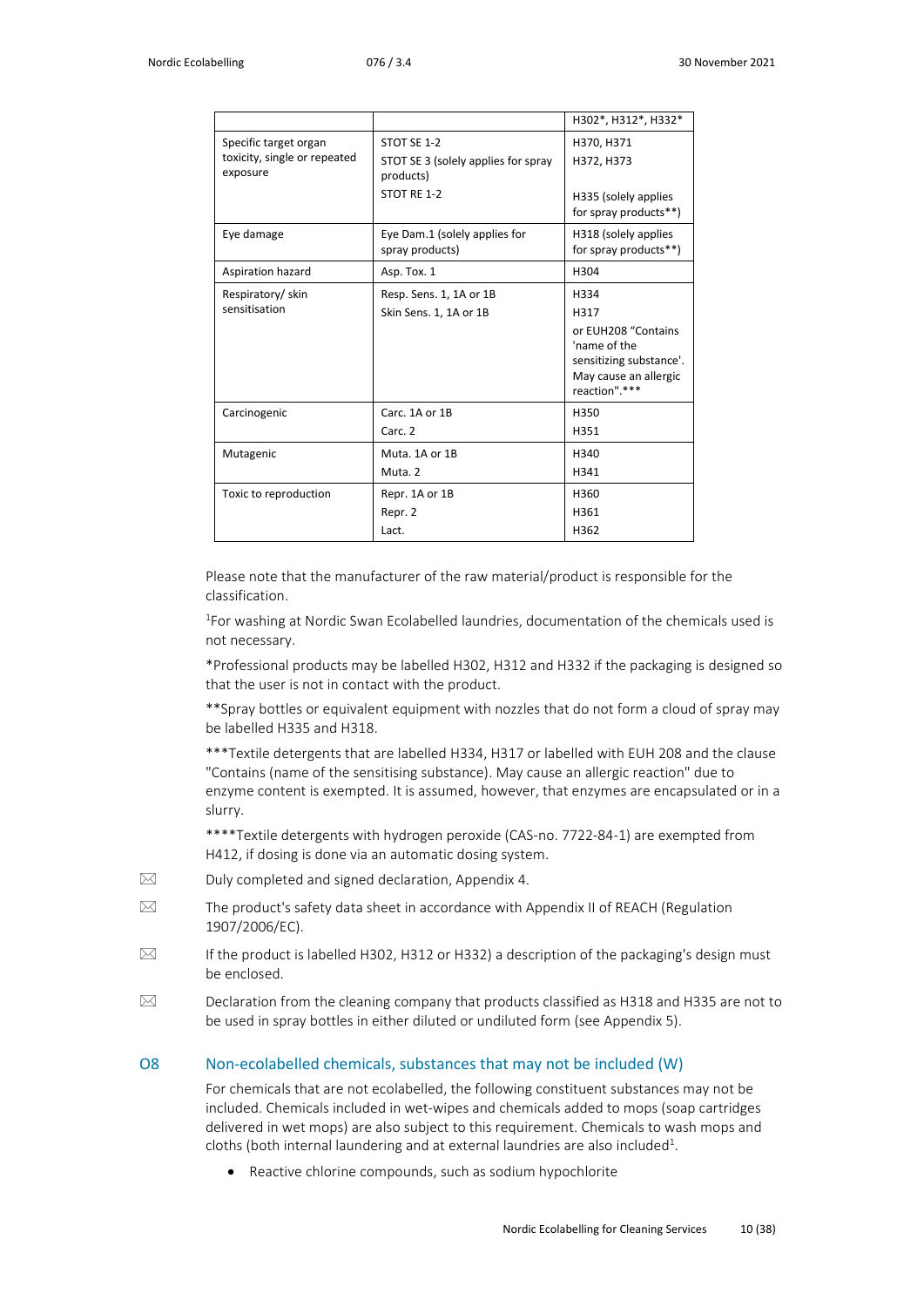- Chlorinated organic compounds
- Alkylphenol ethoxylates (APEO) and/or alkylphenol derivatives (APD)
- Linear alkylbenzene sulphonates (LAS)
- EDTA\* and its salts
- DTPA
- Nanomaterials/particles\*\*
- Poly- and perfluorinated alkylated substances (PFAS)\*\*\*
- Methyldibromo glutaronitrile (MG)
- Optical brighteners
- Nitromusk and polycyclic musk compounds
- Substances considered to be potential endocrine disruptors in category 1 or 2 on the EU's priority list of substances that are to be investigated further for endocrine disruptive effects. The full list can be found at [http://ec.europa.eu/environment/chemicals/endocrine/pdf/final\\_report\\_2007.pdf](http://ec.europa.eu/environment/chemicals/endocrine/pdf/final_report_2007.pdf) (Appendix L, page 238 ff.)
- Substances evaluated by the EU to be PBT (Persistent, bioaccumulable and toxic) or vPvB (very persistent and very bioaccumulable), in accordance with the criteria in Appendix XIII in REACH, and substances that have not been assessed yet, but fulfil these criteria.
- Substances on the Candidate List: http://echa.europa.eu/candidate-list-table
- Substances classified as CMR (categories 1 and 2) in accordance with CLP.

*The requirements in the criteria document and accompanying appendices apply to all ingoing substances in the product. Impurities are not regarded as ingoing substances and are exempt from the requirements.*

*Ingoing substances and impurities are defined below, unless stated otherwise in the requirements*

*Ingoing substances: all substances in the product, including additives (e.g. preservatives and stabilisers) in the raw materials. Substances known to be released from ingoing substances (e.g. formaldehyde, arylamine, in situ-generated preservatives) are also regarded as ingoing substances.*

*Impurities: residuals, pollutants, contaminants etc. from production, incl. production of raw materials that remain in the raw material/ingredient and/or in the in the product in concentrations less than 100 ppm (0,0100 w-%, 100 mg/kg) in the product.* 

*Impurities in the raw materials exceeding concentrations of 1,0 % are always regarded as ingoing substances, regardless of the concentration in the product.*

Examples of impurities are residues of the following: residues or reagents incl. residues of *monomers, catalysts, by-products, scavengers, and detergents for production equipment and carry-over from other or previous production lines.*

*1 For washing at Nordic Swan Ecolabelled laundries, documentation of the chemicals used is not necessary.*

*\*Solid soap products (such as e.g. soap flakes) may be included with a maximum overall content of up to 0.06% EDTA and phosphonates.* 

*\*\*Nanomaterial/particles are defined in accordance with the European Commission's definition of nanomaterial dated 18 October 2011 as "a natural, incidental or purposely manufactured material containing particles, in an unbound state or as an aggregate or as an agglomerate and where, for at least 50% of the particles in the number size distribution, one or more external dimensions is in the size range 1–100 nm." Examples include ZnO, TiO2, SiO2, Ag and laponite with particles of nanosize in concentrations above 50%. Polymer emulsions are not considered to be a nanomaterial.*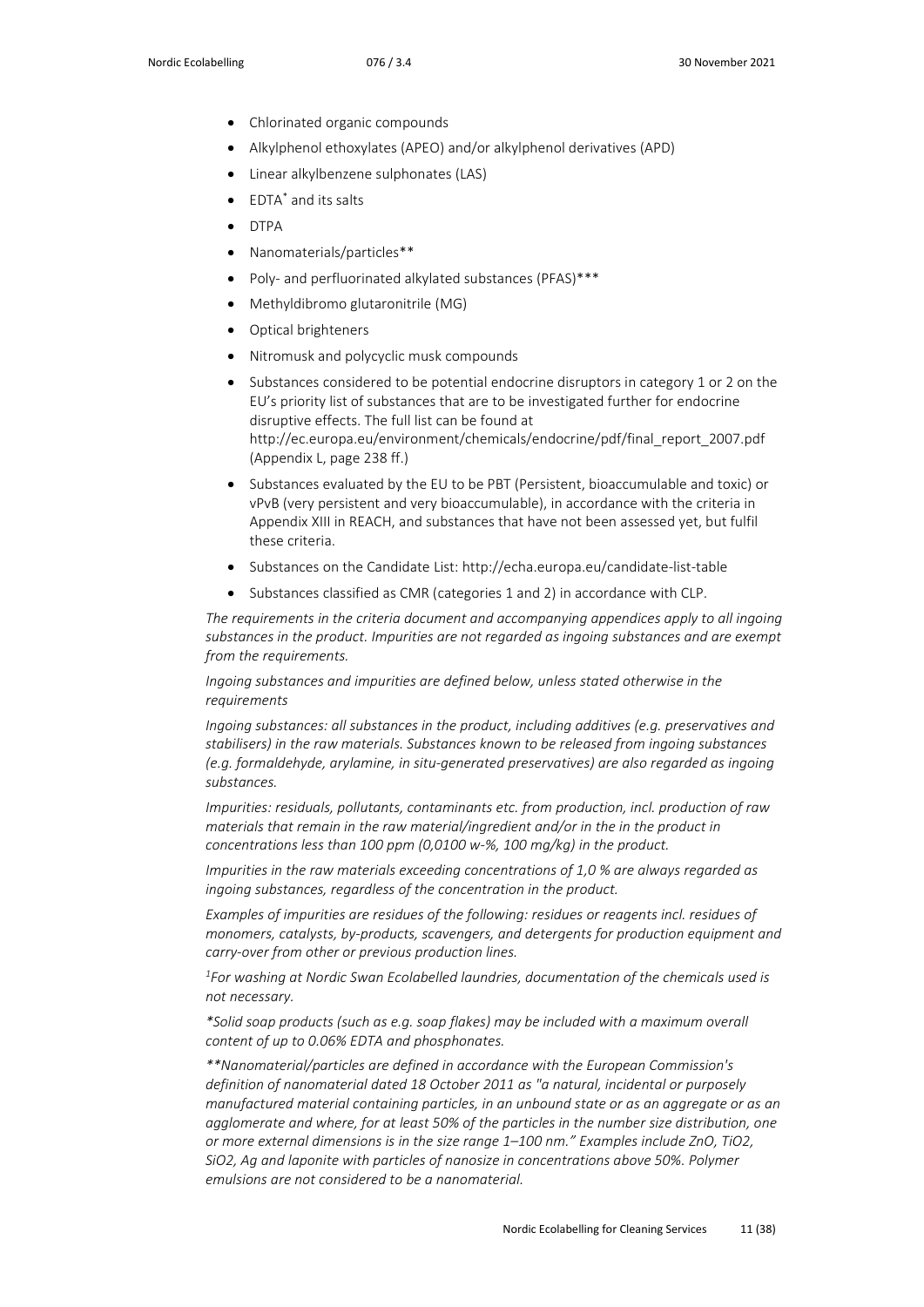*\*\*\*Sealers, floor polish and floor wax are exempted. See requirement O9 for these product types.*

 $\boxtimes$  Duly completed and signed declaration, Appendix 4.

#### O9 Content of fluorosurfactants and silicone surfactants in sealers, floor polish and floor wax

#### Fluorosurfactants in sealers, floor polish and floor wax

Fluorosurfactants may only be included in amounts equivalent to 0.025% w/w in sealers, floor polish and floor wax.

The constituent fluorosurfactants' fluorinated carbon chain length must be less than or equivalent to 5.

*Condition: If the product contains silicone surfactants, fluorosurfactants may not be included in the product.*

- $\boxtimes$  Declaration from the producer concerning the amount of fluorosurfactants in the product, showing that the concentration does not exceed 0.025% w/w (see Appendix 4).
- $\boxtimes$  Declaration from the producer showing that the fluorosurfactants' carbon chain length is less than or equivalent to 5 (see Appendix 4).

#### Silicone surfactants in sealers, floor polish and floor wax

Silicone surfactants may only be included in amounts equivalent to 0.25% w/w in sealers, floor polish and floor wax.

*Condition: If the product contains fluorosurfactants, silicone surfactants may not be included in the product.*

 $\boxtimes$  Declaration from the producer concerning the amount of silicone surfactants in the product, showing that the concentration does not exceed 0.25% w/w (see Appendix 4).

#### O10 Perfume and preservatives in aerosol former spray products (W)

Aerosol former spray products containing perfumes and/or allergenic preservatives classified H317 or H334 is not allowed for manual use. This may include "ready to use" products and products transferred to the spray bottle/trigger spray bottle by the cleaning firm.

- $\boxtimes$  Description of procedures and equipment to show compliance with the requirement.
- $\boxtimes$  The list of chemicals that are in current use must mark which products are sprays or are refilled to spray bottles (see Appendix 5).

### <span id="page-11-0"></span>3 Transport requirements

If the applicant does not have cars which is used for cleaning purposes, the requirement for transport does not apply.

#### O11 Purchase of vehicles (W)

Newly purchased and newly leased vehicles must comply with the latest applicable Euronorm (Euroclass) at the time of purchase. This applies as from the application for the Nordic Swan Ecolabelling licence.

*The requirement concerns the applicant's own and leased passenger vehicles, commercial vehicles and other vehicles that are driven in relation to cleaning and window cleaning services. Vehicles used by supervisors, operations managers, cleaning assistants, planners, inspectors, etc. as part of their work are thus subject to the requirement.*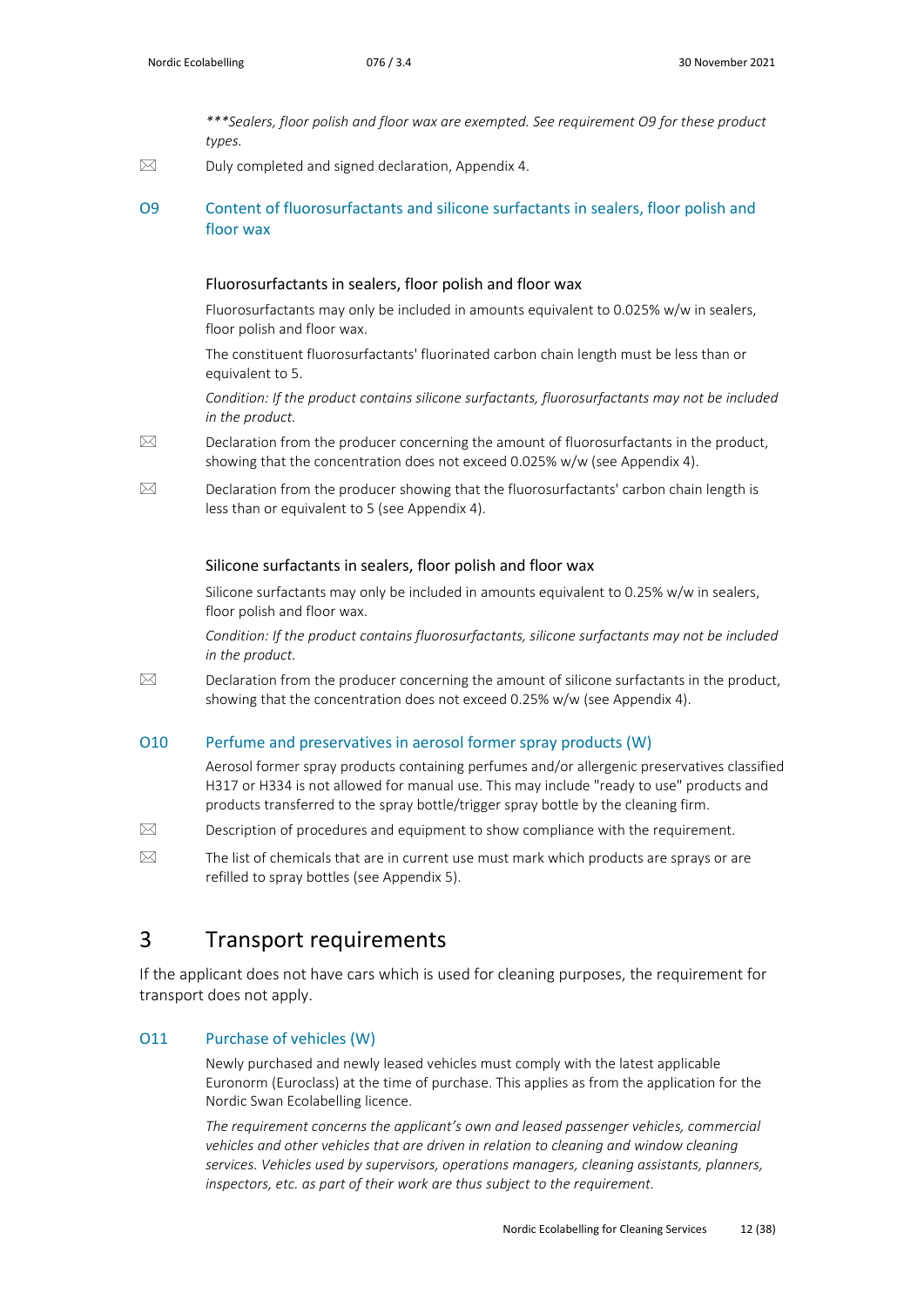*New vehicles will always comply with the current applicable Euronorm.*

*Electric vehicles, bicycles and other types of vehicle for which there is no Euronorm are not subject to the requirement.* 

 $\boxtimes$  Procurement procedures to ensure that newly acquired and newly leased vehicles fulfil the current applicable Euronorm (Euroclass).

#### O12 Maximum consumption of fuel for transport (W)

The requirement can be fulfilled in two ways (for window cleaning only A can be used):

A) The total consumption of fuel for transport may not exceed 9.0 l petrol/100 km

or

B) The total consumption of fuel for transport may not exceed 0.75 ml petrol/ $m<sup>2</sup>$ 

*The requirement covers all vehicles used by supervisors, operations managers, cleaning assistants, planners and inspectors in conjunction with cleaning. Vehicles with a lift that are used for window cleaning are exempt from the requirement.*

*If other types of fuel than petrol are used, their energy content is converted to the equivalent energy content in litres of petrol, as follows:*

- *- number of litres of diesel x 1.1*
- *- number of litres of biodiesel = number of litres of petrol*
- *- number of litres of bioethanol x 0.6*
- *- number of kg of hydrogen x 3.6*
- *- number of kWh electricity x 0.2*

*Nordic Ecolabelling can approve conversion factors based on lower calorific value for other types of fuel (e.g. gas), if these can be documented.* 

*If private cars are used, and travel expenses are paid at a per kilometre rate, the calculation may be performed as follows: either use a factor of 11 litres petrol per 100 km – or use the car's own stated fuel consumption under EU standard EEC 1999/100 multiplied by 1.5.*

- $\boxtimes$  A) Consumption in I (petrol/diesel)/100 km: Calculation of the total annual consumption of fuel for transport per 100 km driven. General data from the car manufacturer concerning the vehicle's fuel economy is not sufficient.
- $\boxtimes$  B) Consumption in ml/m<sup>2</sup>: Calculation of the total annual consumption of fuel for transport per  $m^2$  cleaned.
- م Documentation for the consumption of fuel and the number of kilometres driven is checked during inspection visits.

#### Point requirements P3 and P4

The applicant must only use one of the requirements, P3 or P4, depending on whether requirement O12 has been documented via alternative A or B (for window cleaning only P3 can be used). The applicant can only use points from one of them for the overall point total.

#### P3 Fuel economy

Fuel consumption for transport below 5.0 l/100 km: 5 p Fuel consumption for transport between 5.0-5.9 l/100 km: 4 p Fuel consumption for transport between 6.0-6.9 l/100 km: 3 p Fuel consumption for transport between 7.0-7.9 l/100 km: 2 p Fuel consumption for transport between 8.0-8.5 l/100 km: 1 p

 $\boxtimes$  Calculation as in requirement O12 Maximum consumption of fuel for transport.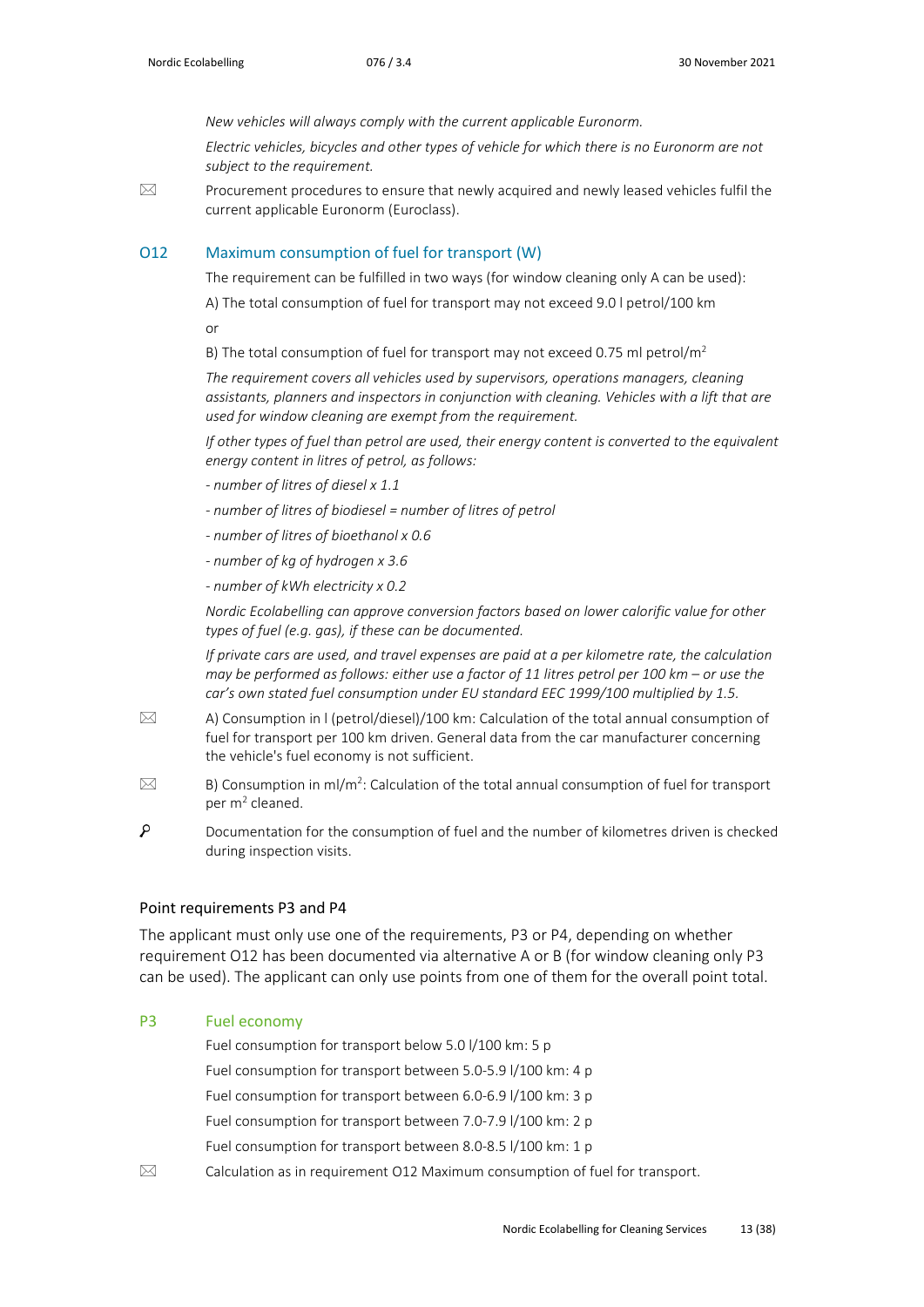#### P4 Fuel consumption for transport

Fuel consumption for transport below 0.15 ml/m<sup>2</sup>: 5 p Fuel consumption for transport between 0.15-0.29 ml/m<sup>2</sup>: 4 p Fuel consumption for transport between 0.30-0.44 ml/m<sup>2</sup>: 3 p Fuel consumption for transport between 0.45-0.59 ml/m<sup>2</sup>: 2 p Fuel consumption for transport between 0.60-0.70 ml/m<sup>2</sup>: 1 p

<span id="page-13-0"></span> $\boxtimes$  Calculation as in requirement O12 Maximum consumption of fuel for transport.

### 4 Requirement concerning bags

#### P5 Bags

The applicant must calculate the number of bags used for refuse bins and wastepaper baskets in milligrammes (mg) per number of square metres ( $m<sup>2</sup>$ ) cleaned during the year. The point distribution is as follows:

Consumption of less than 40 mg bags/ $m^2$ : 5 p

Consumption of between 40-79 mg bags/ $m^2$ : 4 p

Consumption of between 80-119 mg bags/ $m^2$ : 3 p

Consumption of between 120-159 mg bags/m<sup>2</sup>: 2 p

Consumption of between  $160-200$  mg bags/m<sup>2</sup>: 1 p

*Refuse sacks for cleaning trolleys and sanitary bags are not included.*

*If the applicant only has details of the number of rolls used, the weight can be calculated on the basis of an average number of bags per roll.*

*If the applicant has plastic bags and lacks details of the weight of a bag, a weight of 10 grammes per plastic bag can be used.*

*If the applicant has one or several customers where the responsibility for emptying refuse bins is not part of the cleaning service, or the cleaning company does not have a say in which bags the customer uses (they only empty the refuse bins) the consumption of waste bags for this customer must not be included. However, the number of m<sup>2</sup> <i>cleaned at this customer must also be deducted from the calculation of the consumption of refuse bags.*

<span id="page-13-1"></span> $\boxtimes$  Calculation of the annual consumption of bags in milligrammes per square metre cleaned.

### 5 Use of ecolabelled products and services

#### P6 Purchase of ecolabelled products and services

Use of ecolabelled products and services gives points as stated in the table below. Ecolabelled means products (goods and services) that carry the Nordic Swan Ecolabel, the EU Ecolabel or the Good Environmental Choice (the Swedish Society for Nature Conservation's ecolabel). For workwear, GOTS is also included as an ecolabel. A maximum of 6 points can be achieved for this point requirement.

Table 2 Points for using ecolabelled products and services

| Point score requirements for products<br>and services | <b>Point conditions</b> | <b>Points</b> | Documentation (% share of<br>purchasing volume specified in the<br>relevant unit (cost, quantity, litres,<br>kg) |
|-------------------------------------------------------|-------------------------|---------------|------------------------------------------------------------------------------------------------------------------|
|                                                       |                         |               |                                                                                                                  |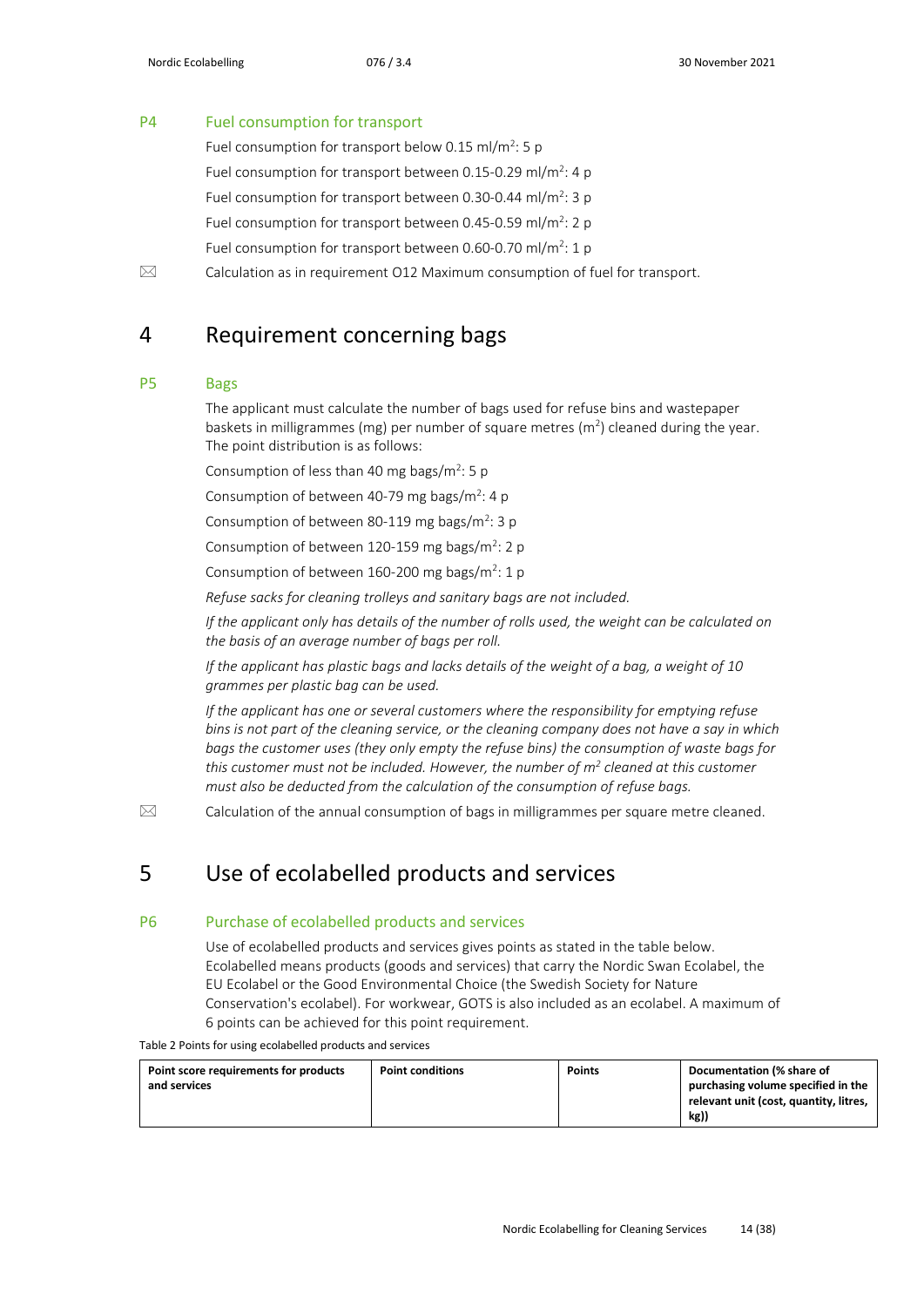| At least 90% of absorbent paper (kitchen<br>paper rolls/household paper, paper<br>towels and toilet paper) at the customers<br>is ecolabelled. | Applies when the company is<br>responsible for the purchase and<br>replenishing of absorbent paper<br>at the customers. | 1 <sub>p</sub>       | Overview of the cleaning<br>company's purchases of<br>ecolabelled absorbent paper (state<br>supplier, and if ecolabelled: what<br>type and licence number).<br>Calculation of the proportion of<br>ecolabelled absorbents in relation<br>to the total amount of absorbent<br>paper delivered to customers by<br>the cleaning company.                             |
|------------------------------------------------------------------------------------------------------------------------------------------------|-------------------------------------------------------------------------------------------------------------------------|----------------------|-------------------------------------------------------------------------------------------------------------------------------------------------------------------------------------------------------------------------------------------------------------------------------------------------------------------------------------------------------------------|
| At least 50% of the cloth hand towel rolls<br>at the customers are ecolabelled.                                                                | Applies when the cleaning<br>company is responsible for<br>handling cloth hand towel rolls at<br>the customers.         | 1 <sub>p</sub>       | Overview of the cleaning<br>company's handling of ecolabelled<br>cloth hand towel rolls (state<br>supplier, and if ecolabelled: what<br>type and licence number).<br>Calculation of the proportion of<br>ecolabelled cloth hand towel rolls<br>in relation to the total amount of<br>cloth hand towel rolls delivered to<br>customers by the cleaning<br>company. |
| 90% of the soap at customers' toilets is<br>ecolabelled.                                                                                       | Applies when the company is<br>responsible for the purchase and<br>replenishing of soap at the<br>customers.            | 1 <sub>p</sub>       | Overview of the cleaning<br>company's purchases of<br>ecolabelled soap (state supplier,<br>and if ecolabelled: what type and<br>licence number).<br>Calculation of the proportion of<br>ecolabelled soap in relation to the<br>total amount of soap delivered to<br>customers by the cleaning<br>company.                                                         |
| Point score requirements for products<br>and services                                                                                          | <b>Point conditions</b>                                                                                                 | <b>Points</b>        | Documentation (% share of<br>purchasing volume specified in the<br>relevant unit (cost, quantity, litres,<br>kg))                                                                                                                                                                                                                                                 |
| At least 50% of the workwear purchased<br>for personnel who clean is ecolabelled.                                                              |                                                                                                                         | 1p                   | Overview of the cleaning<br>company's purchases of<br>ecolabelled workwear (state<br>supplier, and if ecolabelled: what<br>type and licence number).<br>Calculation of the proportion of<br>ecolabelled workwear in relation to<br>the total amount of workwear<br>purchased.                                                                                     |
| At least 90% of the cloths and mops used<br>at the customers are ecolabelled.<br>At least 50% of the cloths and mops used                      |                                                                                                                         | 2p<br>1 <sub>p</sub> | Overview of the cleaning<br>company's purchases of<br>ecolabelled cloths and mops (state<br>supplier, and if ecolabelled: what                                                                                                                                                                                                                                    |
| at the customers are ecolabelled.                                                                                                              |                                                                                                                         |                      | type and licence number).<br>Calculation of the proportion of<br>ecolabelled cloths and mops in<br>relation to the total amount of<br>cloths and mops purchased.                                                                                                                                                                                                  |
| At least 50% of car washes take place in<br>ecolabelled vehicle wash installations.                                                            | Applies to washing of the<br>cleaning company's car fleet.                                                              | 2p                   | Overview of the cleaning<br>company's purchases of<br>ecolabelled vehicle wash<br>installations (state supplier, and if<br>ecolabelled: what type and licence<br>number).<br>Calculation of the proportion of<br>ecolabelled vehicle wash<br>installations in relation to the total                                                                               |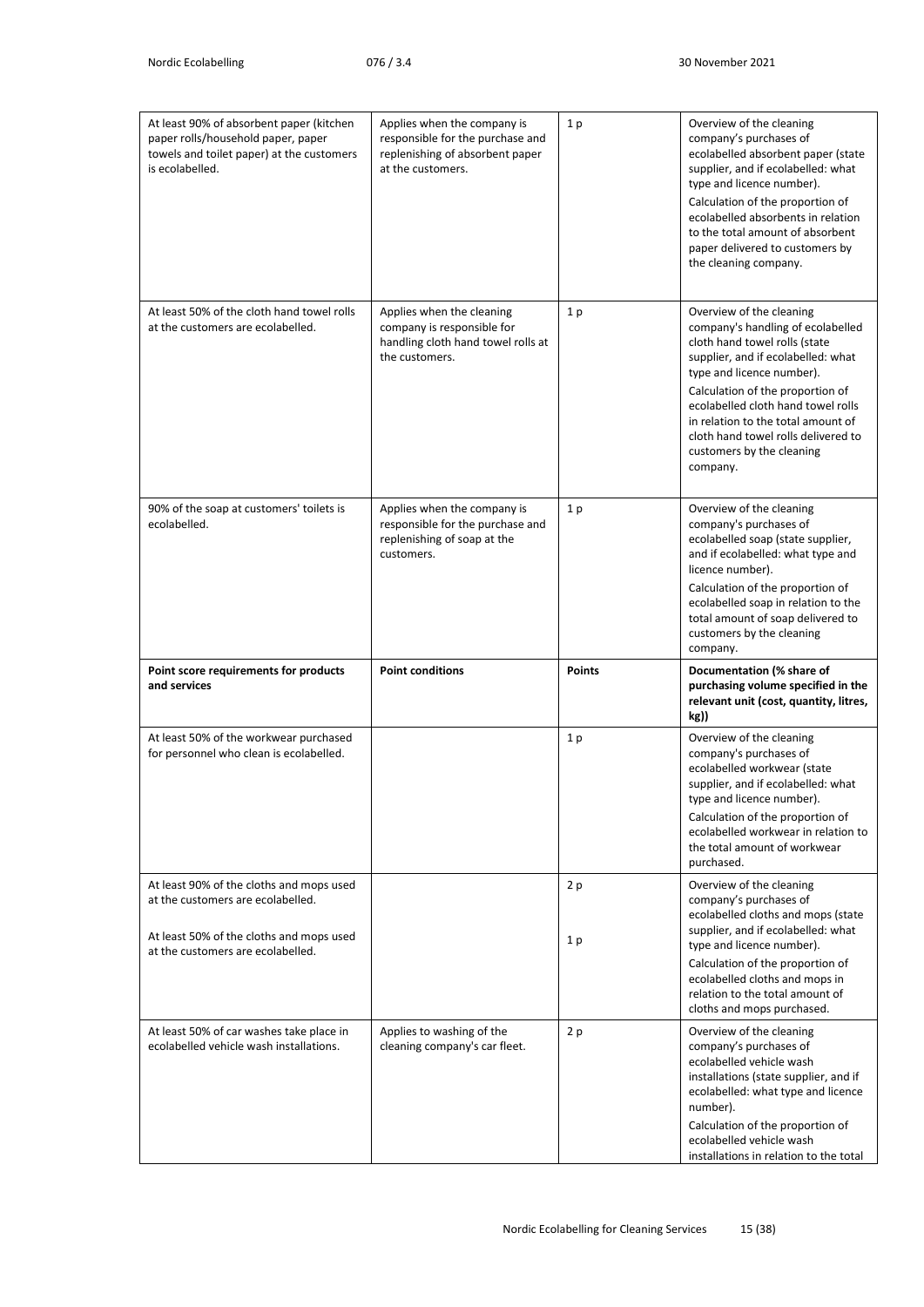|                                                                                                         |                                                                          |                 | amount of vehicle wash<br>installations purchased.                                                                                                                                                                                                                                                 |
|---------------------------------------------------------------------------------------------------------|--------------------------------------------------------------------------|-----------------|----------------------------------------------------------------------------------------------------------------------------------------------------------------------------------------------------------------------------------------------------------------------------------------------------|
| 100% of the laundry service<br>Minimum 75% of the laundry service<br>Minimum 50% of the laundry service | External laundry services which<br>are purchased must be<br>ecolabelled. | 3p<br>2p<br>1 p | Overview of the cleaning<br>company's purchases of<br>ecolabelled laundry service (state<br>supplier, and if ecolabelled: what<br>type and licence number).<br>Calculation of the proportion of<br>ecolabelled laundry service in<br>relation to the total amount of<br>laundry service purchased. |
| Minimum 50% ecolabelled products and<br>services within other product groups*                           |                                                                          | 1 <sub>p</sub>  | Overview of the cleaning<br>company's purchases of another<br>ecolabelled product or service<br>(state supplier, and if ecolabelled:<br>what type and licence number).<br>Calculation of the proportion of<br>ecolabelled products and services<br>in relation to the total amount<br>purchased.   |

\*It is not possible to get points in P6 for ecolabelled chemical cleaning agents, which receive points in P2.

### <span id="page-15-0"></span>6 Calculation of points

#### O13 Calculation of points

The cleaning company must achieve minimum 14 points with transport and 11 points without.

Cleaning companies that consume less than 25 microlitres chemicals/ $m<sup>2</sup>$  area cleaned under O5 must achieve minimum 13 points with transport and 10 points without.

The table below gives a summary of the areas in which points can be scored.

Table 3 Calculation of points

| <b>Point score requirements</b>              | Number of points scored | Maximum points achievable |
|----------------------------------------------|-------------------------|---------------------------|
| Consumption of chemicals                     |                         | 5 points                  |
| Proportion of ecolabelled chemicals          |                         | 3 points                  |
| Transport (fuel consumption/fuel<br>economy) |                         | 5 points                  |
| <b>Bags</b>                                  |                         | 5 points                  |
| Use of ecolabelled products and<br>services  |                         | 6 points                  |
| <b>Total</b>                                 |                         | 24 points                 |

<span id="page-15-1"></span> $\boxtimes$  Calculation of points in accordance with the table.

## 7 Quality

#### O14 System to follow up on cleaning quality (W)

The cleaning company must have a system for the monitoring of cleaning quality which gives objective and reproducible results. Objectivity and reproducibility can be achieved, for example, if the customer and cleaning company have agreed on the quality level and how the result is to be assessed. As a minimum, the cleaning company must prepare the following (in writing):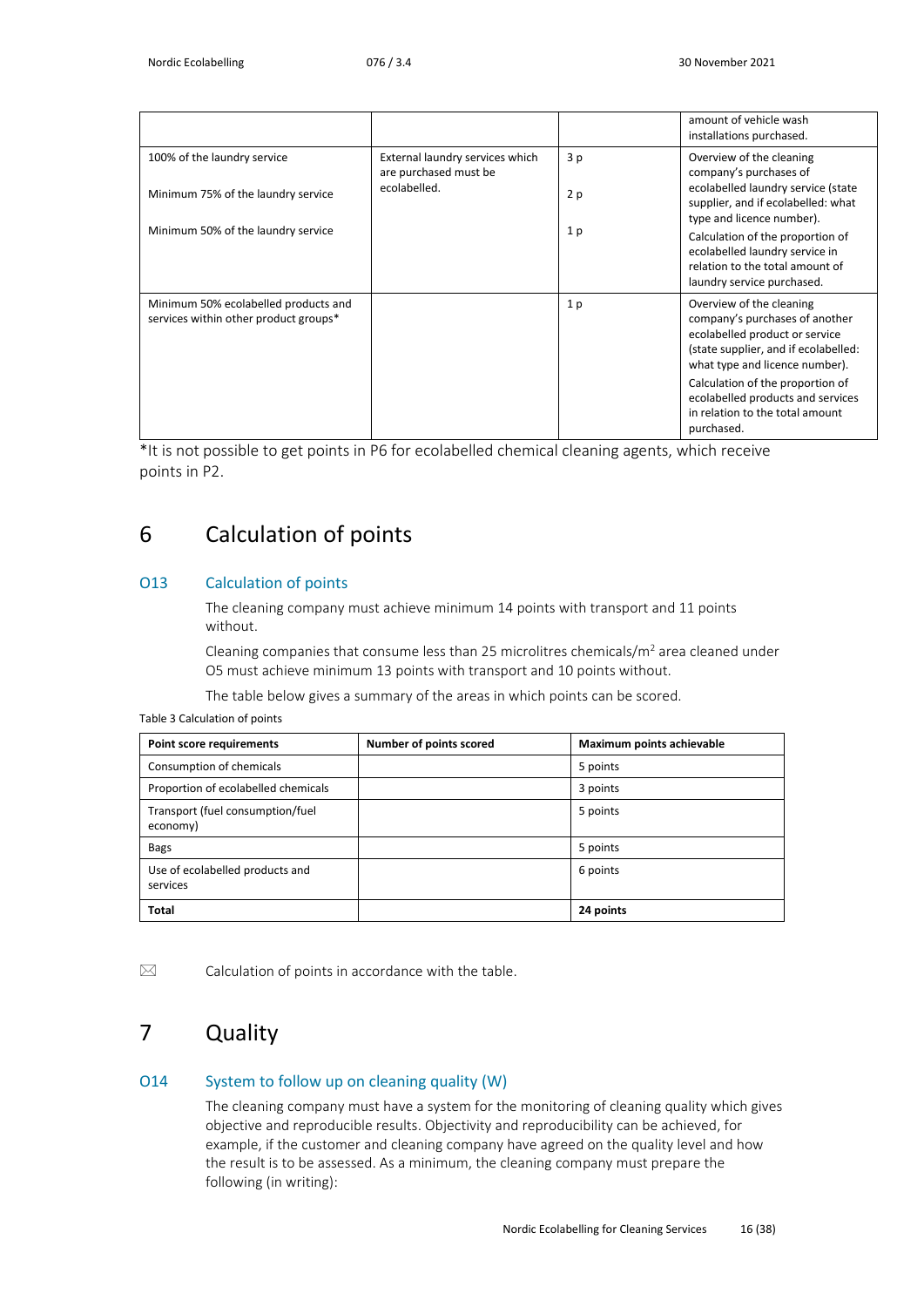- Management and control procedures. The procedure must contain information confirming: how the quality of the work is agreed, how follow-up of the results is carried out, that quality checks are carried out on all objects, who carries out the controls checks and what reporting system is used.

- Procedures for drawing up inspection reports.

*If the cleaning company has a system for evaluation of cleaning quality in accordance with the Nordic standard INSTA800 "Cleaning quality – Measurement system for evaluation of cleaning quality", this requirement will be fulfilled.*

 $\boxtimes$  Procedures and any forms used in conjunction with quality control.

#### O15 Written work instructions (W)

The applicant must prepare written work instructions. These must cover the tasks that are included in the cleaning service.

There must be work instructions, which can e.g. include the information specified below, for the most common cleaning tasks. The instructions must be drawn up so as not to prevent variation in the work:

- Description: brief description of the work task (such as cleaning of corridors, cleaning of toilets, etc.)
- Frequency: how often the task is to be performed (e.g. daily, weekly, annually, etc.) or the agreed quality must be achieved
- Object cleaned: which surfaces in the room are to be cleaned (e.g. floor, walls, fixtures, etc.)
- Current methods: description of methods and relevant equipment, machines and chemicals (several alternatives may be relevant and the employee chooses depending on e.g. degree of soiling)

*If the applicant has a certified environmental management system (ISO or EMAS) which covers the cleaning that is to be ecolabelled, the requirement may be fulfilled by this system.*

 $\boxtimes$  Written work instructions.

 $\boxtimes$  If the applicant has a certified environmental management system, a copy of the certificate is submitted, as well as a copy of the sections of the system which concern work instructions.

#### O16 Procedures in the event of changes, non-conformities and claims (W)

The cleaning company must ensure via procedures or instructions that:

- In the event of planned changes that affect the requirements of the Nordic Swan Ecolabel, the contact person must notify Nordic Ecolabelling in writing before the changes are implemented. This may relate, for example, to a change of chemicals or cleaning methods.
- In the event of unforeseen non-conformities that affect how the ecolabelling requirements are fulfilled, the contact person must immediately notify Nordic Ecolabelling in writing.
- There is a system for handling claims and complaints.
- $\boxtimes$  Copy of procedures in the event of planned changes, unforeseen non-conformities and claims.

#### O17 Maintaining the licence (W)

The cleaning company must ensure continued compliance with the requirements during an annual audit of its business.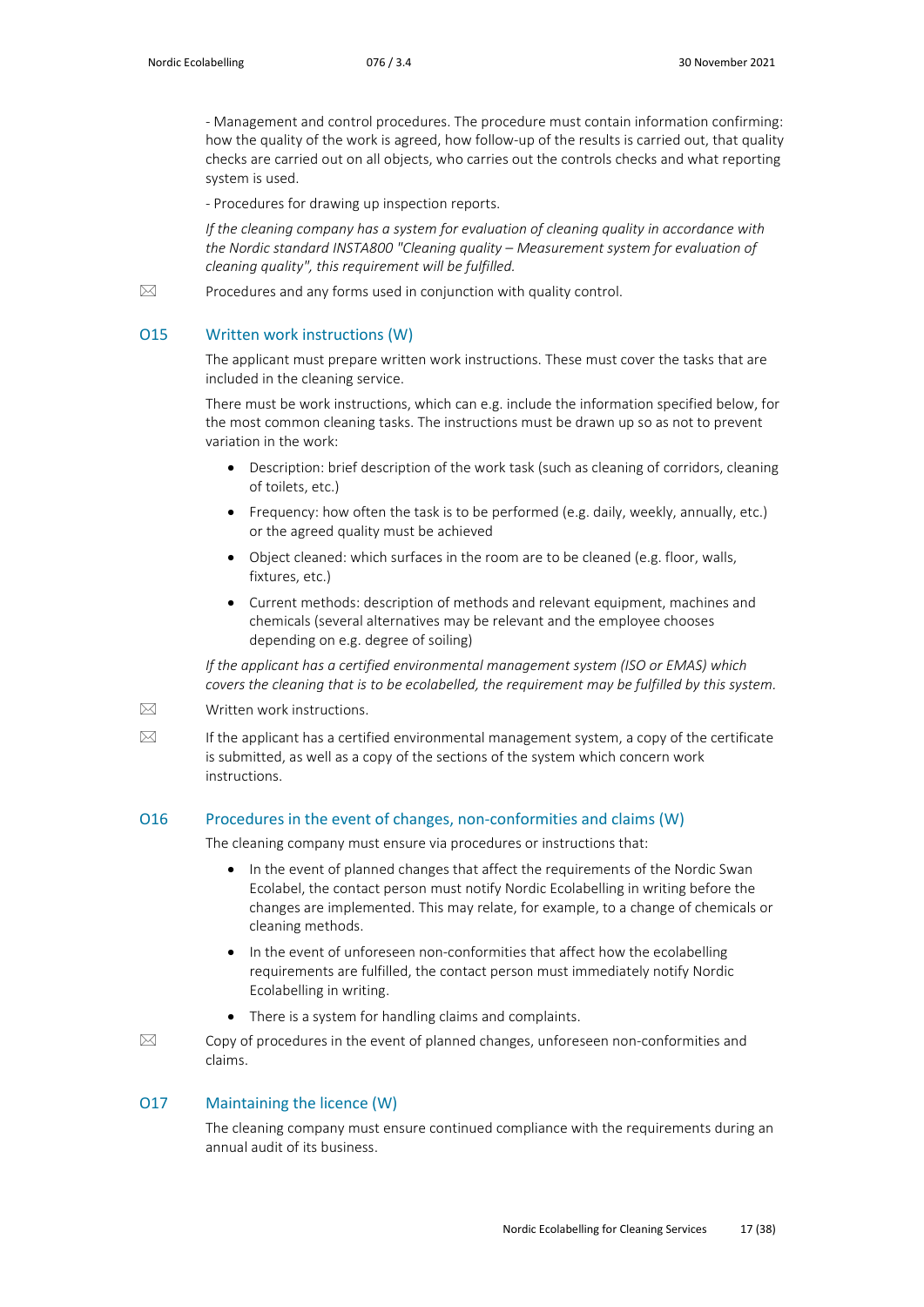*Nordic Ecolabelling's checks on a cleaning company may include an examination of all the requirements above or just a selection. This may involve a site visit or a request for documentation to be provided.*

<span id="page-17-0"></span> $\boxtimes$  Procedure for maintaining the licence.

### 8 Ethics/working environment

#### O18 Regulatory requirements (W)

The cleaning company must ensure compliance with statutory requirements, including regulations concerning the working environment, as well as hygiene, health and safety. Failure to comply with this requirement may result in Nordic Ecolabelling revoking the licence.

 $\boxtimes$  Signed application form.

#### O19 Training of personnel (W)

The cleaning company must have a plan for training its personnel on the basis of the following key topics:

- Information on cleaning agents, methods, equipment and machines.
- Information on health, safety and the environment.
- Training in ecofriendly driving for relevant personnel, such as inspectors, operations managers and cleaning assistants with a lot of daily driving between customers.
- Information on waste handling.

The training plan must state an objective for when the training must be completed, and the personnel groups that are to undergo training. The plan for training of new employees must state how soon after their employment the training is to take place.

There must also be a brief description of the nature of the training.

Planned training can be shorter for persons who have already undergone cleaning training, or have practical cleaning experience.

The recommendations from EFCI and UNI-Europe concerning training topics can be used. See Appendix 7.

 $\boxtimes$  Training plan.

#### O20 Ethical requirements (W)

The applicant must comply with the following:

- Be registered for VAT and employer tax purposes and (in Finland) be "förskottssuppbördsregistrede".
- The cleaning company may not be in arrears with payment of taxes and duties.
- The company's own employees must be ensured pay (including special services), working hours and other terms of employment that are no less favourable than those which the social partners have agreed for equivalent work within the service area in question.

Such terms and conditions are often set out in a collective bargaining agreement entered into by the relevant unions and employers in the country in question, and apply across the whole of the country (natural geographic catchment area for employees in the country)\*.

- The cleaning company's accounts must be approved by an auditor.
- Hold liability insurance.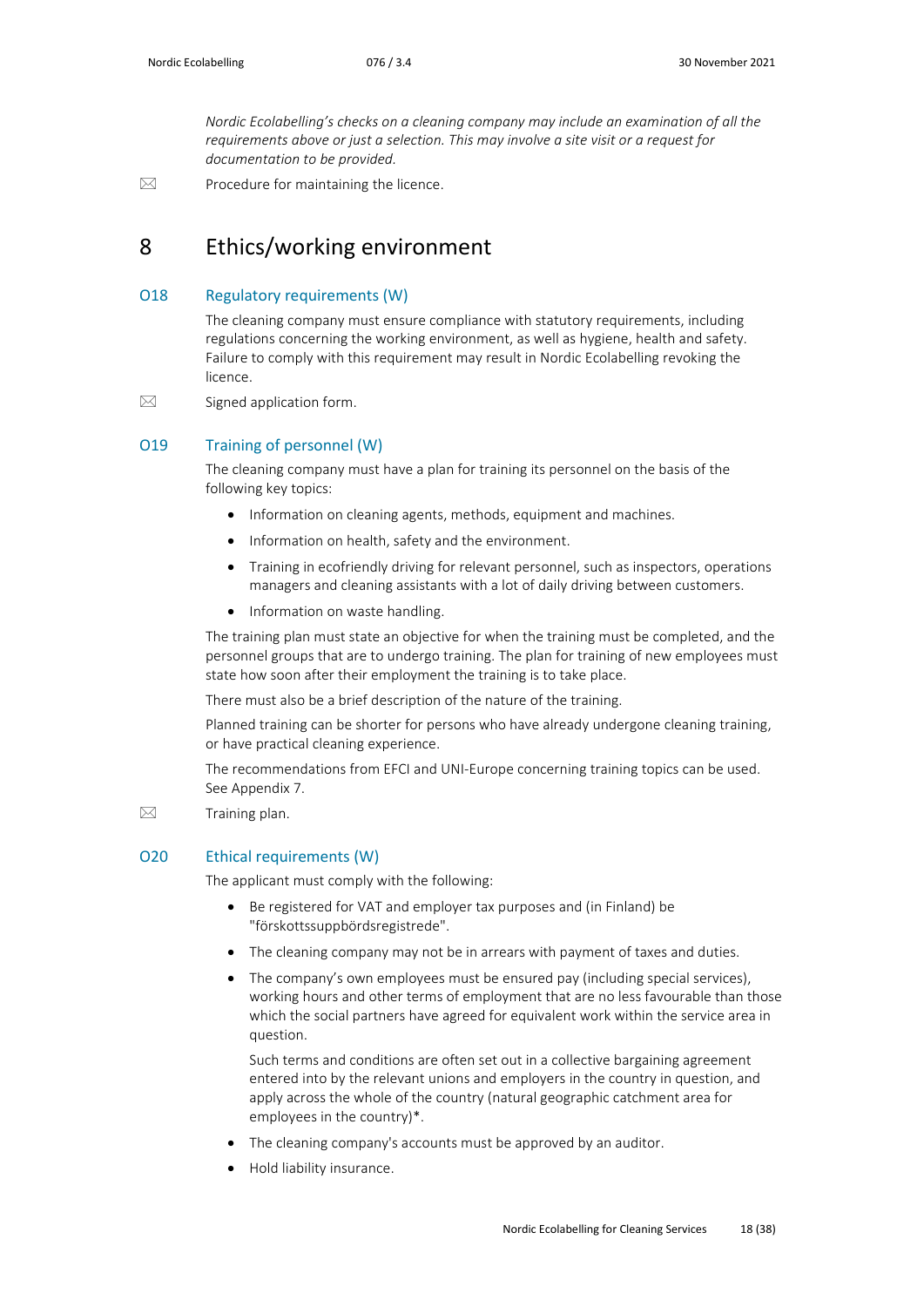• All employees must have visible name tags or company cards/personal cards, so that the customer can see who is performing the service, and so that employees can identify themselves with valid ID documents. In Norway an HMS card is required, and in Sweden, Service ID or ID 06.

*\* Note that in Norway all suppliers and subsuppliers of cleaning services must be entered on a register of approved cleaning businesses.*

If the cleaning company does not follow recommendations and decisions imposed by competent bodies, such as the labour court, industrial arbitration, or consumer complaints body, Nordic Ecolabelling can withdraw the licence.

 $\boxtimes$  See Appendix 8 Documentation for Ethical requirements.

#### O21 Requirements for subsuppliers (W)

A) Subsuppliers who provide a complete service (workforce, chemicals, etc) must meet one of the following requirements:

1. The subsupplier is a Nordic Swan Ecolabelled cleaning service.

2. The subsupplier meet Nordic Swan Ecolabel's ethical requirement O20\*. The chemicals used by the subsupplier in delivering the Nordic Swan Ecolabelled service must meet requirements O7, O8 and O9.

This proportion may comprise a maximum of 15% of the applicant's sales.

The licensee must specify in the contract with the customer which objects will be cleaned by non-Nordic Swan Ecolabelled subsuppliers.

- $\boxtimes$  If subsupplier is Nordic Swan Ecolabelled, state name and licence number. Otherwise see Appendix 9.
- $\boxtimes$  Calculation of the proportion of the applicant's sales that are accounted for by subsuppliers.
- **Procedure to ensure that the licensee specifies in the contract with the customer which** objects will be cleaned by non-Nordic Swan Ecolabelled subsuppliers.

B) Subsuppliers who only provide the workforce must meet one of the following requirements:

1. The subsupplier is a Nordic Swan Ecolabelled cleaning service.

2. The subsupplier is covered by the applicant's training programme (O19). Square metres (O2) that are delivered to the Nordic Swan Ecolabelled service and associated transport (O12), use of chemicals (O5 and O6) and bags (P5) are included in the applicant's own calculations. The subsupplier must comply with the following ethical requirements\*:

- Cleaning must be performed by the subsupplier's own personnel. The subsupplier may not hire another subsupplier.
- Be registered for VAT and employer tax purposes and (in Finland) be "förskottssuppbördsregistrede".
- The cleaning company may not be in arrears with payment of taxes and duties.
- All employees must have visible name tags or company cards/personal cards, so that the customer can see who is performing the service, and so that employees can identify themselves with valid ID documents.

*\*Note that in Norway all suppliers and subsuppliers of cleaning services must be entered on a register of approved cleaning businesses.*

 $\boxtimes$  If subsupplier is Nordic Swan Ecolabelled, state name and licence number. Otherwise see Appendix 10.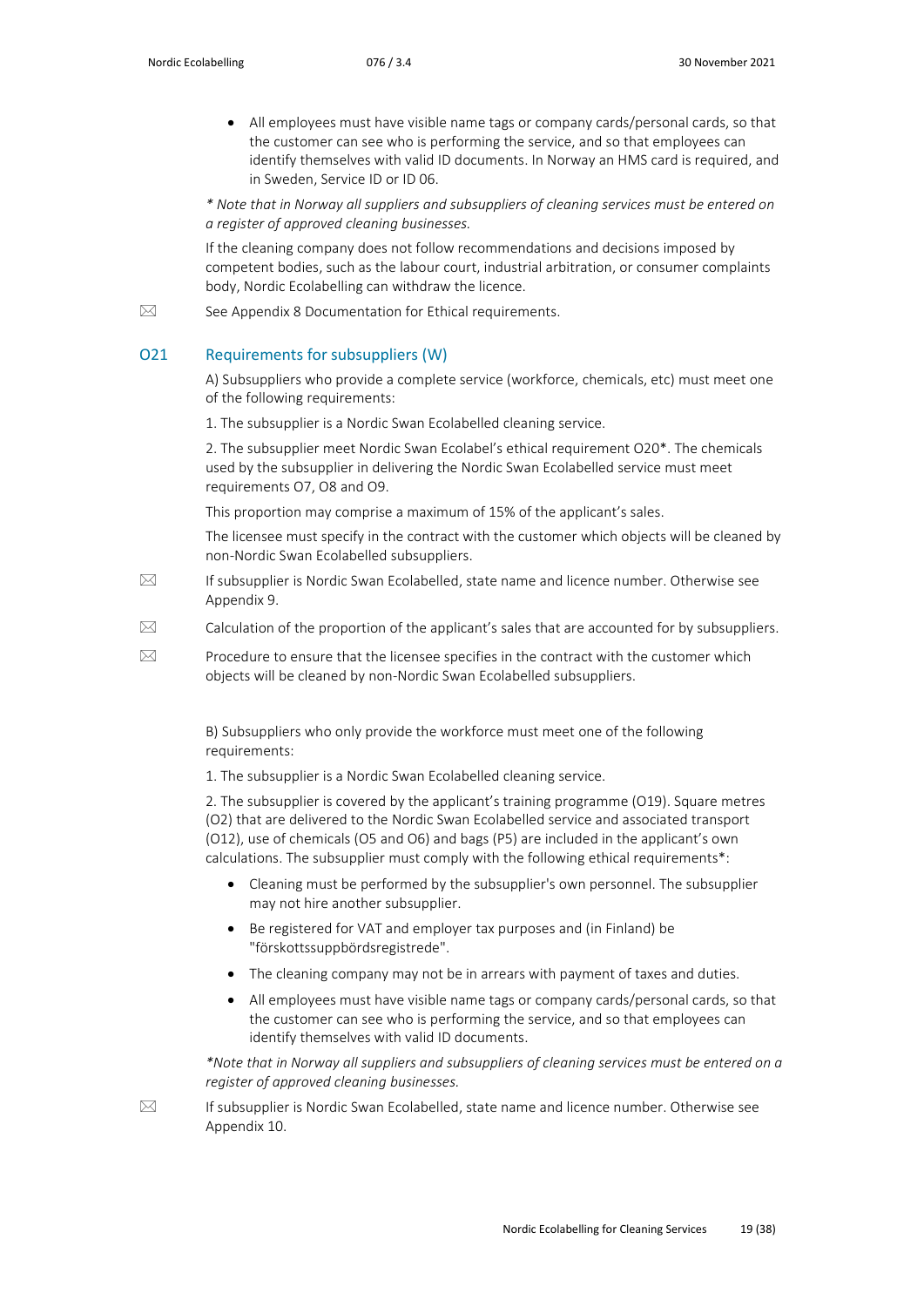### O22 Documentation of Nordic Swan Ecolabelling requirements (W)

All documents concerning the Nordic Swan Ecolabelling licence must be available at the licence holder.

<span id="page-19-0"></span> $\boxtimes$  Checked during inspection visits.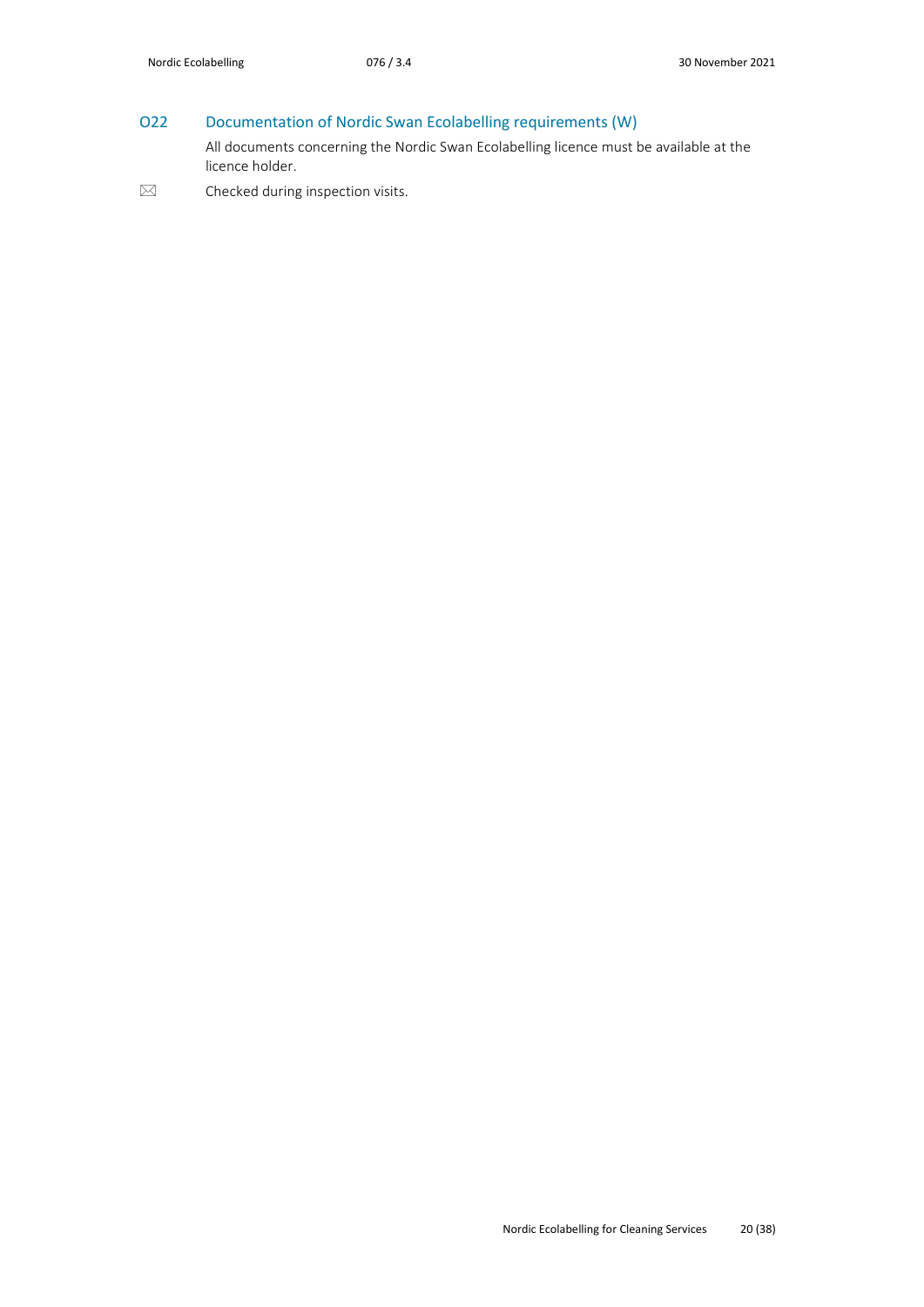# Regulations for the Nordic Ecolabelling of services

To easily identify Nordic Swan Ecolabelled services, the licence number and a descriptive sub text shall always accompany the Nordic Swan Ecolabel.

The descripted sub text for 076 Cleaning Services is: Cleaning service / Window cleaning

More information on graphical guidelines, regulations and fees can be found a[t www.nordic](http://www.nordic-ecolabel.org/regulations/)[ecolabel.org/regulations/](http://www.nordic-ecolabel.org/regulations/)

# <span id="page-20-0"></span>History of the criteria

Nordic Ecolabelling adopted version 3.0 of the criteria for cleaning services on 9 November 2016. The criteria are valid until 31 December 2021.

On 24 May 2017 Nordic Ecolabelling's Criteria Group decided per capsulam to adjust the points for purchase of ecolabelled cloths and mops in requirement P6. The new version is called 3.1.

On 3 December 2019 Nordic Ecolabelling decided to adjust requirement O7 so that textile detergents with hydrogen peroxide (CAS-no. 7722-84-1) are exempted from H412, if dosing is done via an automatic dosing system. On 16 December 2019 Nordic Ecolabelling decided to prolong the criteria to 30 June 2023. The new version is called 3.2.

On 9 February 2021 Nordic Ecolabelling decided to prolong the validity of the criteria to 31 December 2023. The new version is called 3.3.

On 30 November 2021 Nordic Ecolabelling decided to prolong the validity of the criteria to 31 December 2024. The new version is called 3.4.

# <span id="page-20-1"></span>New criteria

The focus areas for the coming revision will in principle be determined when an evaluation of the requirements is done. It is expected that there will continue to be focus on tightening the requirements for example constituent substances in chemicals, consumption of chemicals, bags and fuel - depending on how the industry as a whole evolves. In addition, it should be examined whether window cleaning can be included in the requirements for cleaned square meters and chemical consumption.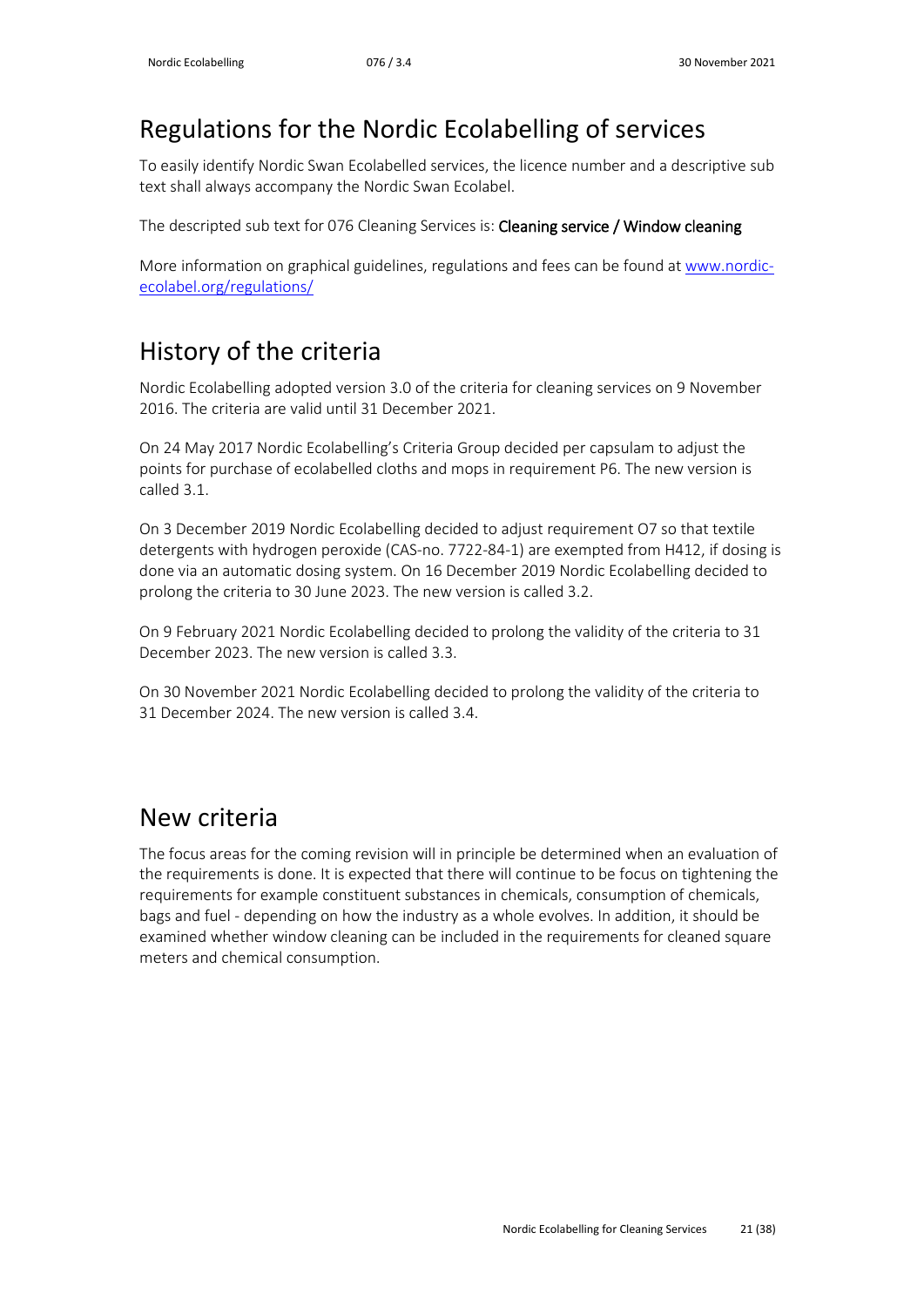## <span id="page-21-0"></span>Appendix 1 Description of the company and the supplied services

Service offered that is to be Nordic Swan Ecolabelled (for example ordinary cleaning, window cleaning, floor care):\_\_\_\_\_\_\_\_\_\_\_\_\_\_\_\_\_\_\_\_\_\_\_\_\_\_\_\_\_\_\_\_\_\_\_\_\_

Annual turnover for this service:\_\_\_\_\_\_\_\_\_\_\_\_\_\_\_\_\_\_\_\_\_\_\_\_\_\_\_\_\_\_\_

Service offered not covered by these criteria (special cleaning, facility and other). Regarding special cleaning, describe what kind of cleaning and what sort of customer:

\_\_\_\_\_\_\_\_\_\_\_\_\_\_\_\_\_\_\_\_\_\_\_ \_\_\_\_\_\_\_\_\_\_\_\_\_\_\_\_\_\_\_\_\_\_\_

\_\_\_\_\_\_\_\_\_\_\_\_\_\_\_\_\_\_\_\_\_\_\_ \_\_\_\_\_\_\_\_\_\_\_\_\_\_\_\_\_\_\_\_\_\_\_

\_\_\_\_\_\_\_\_\_\_\_\_\_\_\_\_\_\_\_\_\_\_\_ \_\_\_\_\_\_\_\_\_\_\_\_\_\_\_\_\_\_\_\_\_\_\_

\_\_\_\_\_\_\_\_\_\_\_\_\_\_\_\_\_\_\_\_\_\_\_ \_\_\_\_\_\_\_\_\_\_\_\_\_\_\_\_\_\_\_\_\_\_\_

\_\_\_\_\_\_\_\_\_\_\_\_\_\_\_\_\_\_\_\_\_\_\_ \_\_\_\_\_\_\_\_\_\_\_\_\_\_\_\_\_\_\_\_\_\_\_

\_\_\_\_\_\_\_\_\_\_\_\_\_\_\_\_\_\_\_\_\_\_\_ \_\_\_\_\_\_\_\_\_\_\_\_\_\_\_\_\_\_\_\_\_\_\_

What kind of special cleaning: What kind of customer:

What kind of facility/other: What kind of customer:

These kinds of services constitutes of an annual turnover of

**SUBSUPPLIERS** (offering service included in the criteria for Nordic Ecolabelling of cleaning services). Specify for each subsupplier:

Subsupplier (company name):

What kind of subsupplier:

A) Subsuppliers who provide a complete service (workforce, chemicals, etc) (= option A in O21 Requirement for subsuppliers) or

B) Company who only provide workforce (= option B): \_\_\_\_\_\_\_(write "A" or "B").

Is the subsupplier Nordic Swan Ecolabelled? (Yes/No)

If yes, specify licence number:\_\_\_\_\_\_\_\_\_\_\_\_\_\_\_\_\_\_\_\_\_\_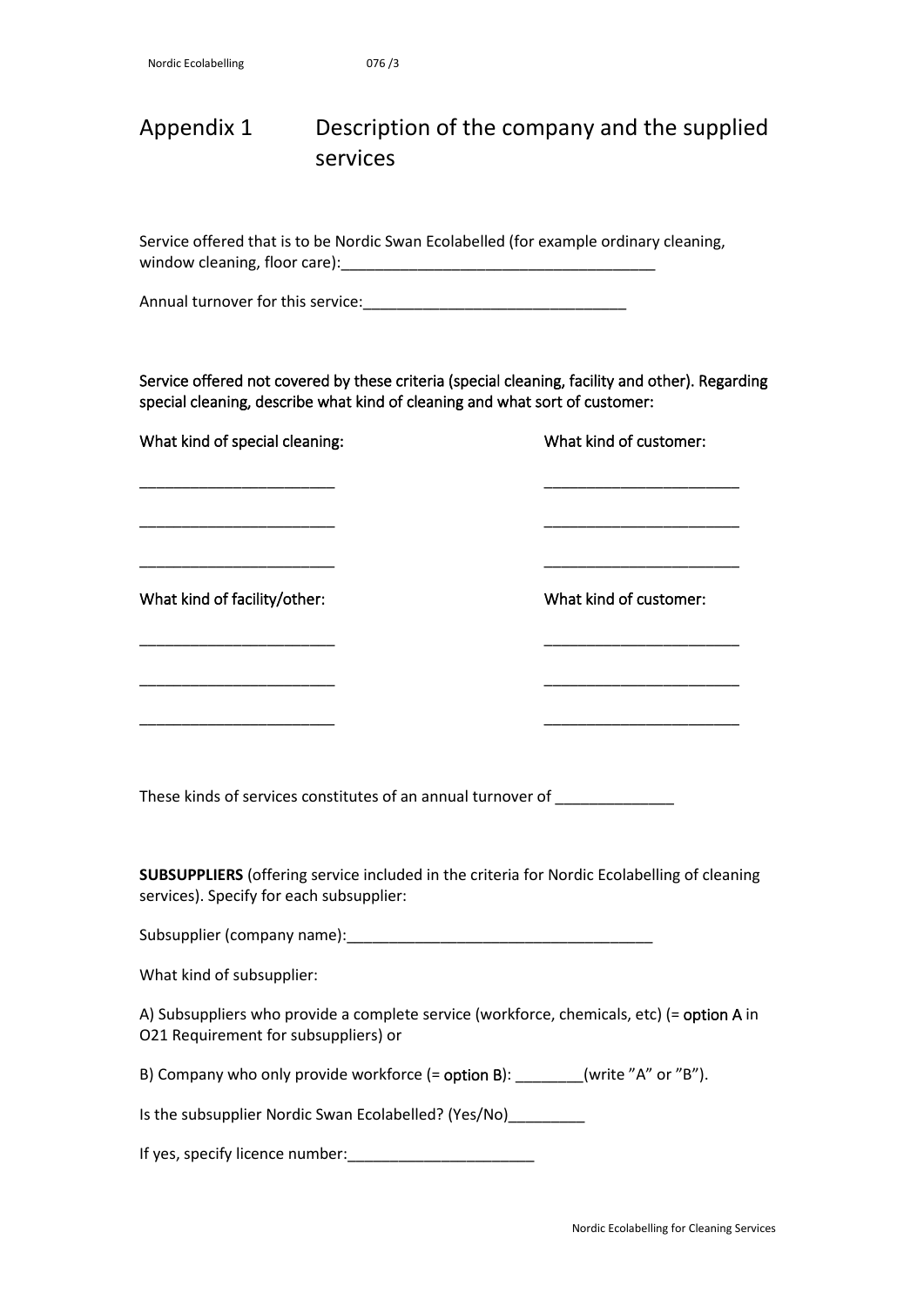#### For each cleaning company (option A) following information must be given:

- Specify which customers, the subsupplier carries out work for the applicant:

\_\_\_\_\_\_\_\_\_\_\_\_\_\_\_\_\_\_\_\_\_\_\_\_\_\_\_\_\_\_\_\_\_\_\_\_\_\_\_\_\_\_\_\_\_\_\_\_\_\_\_\_\_\_\_\_\_\_\_\_\_\_\_\_\_\_

\_\_\_\_\_\_\_\_\_\_\_\_\_\_\_\_\_\_\_\_\_\_\_\_\_\_\_\_\_\_\_\_\_\_\_\_\_\_\_\_\_\_\_\_\_\_\_\_\_\_\_\_\_\_\_\_\_\_\_\_\_\_\_\_\_\_

\_\_\_\_\_\_\_\_\_\_\_\_\_\_\_\_\_\_\_\_\_\_\_\_\_\_\_\_\_\_\_\_\_\_\_\_\_\_\_ \_\_\_\_\_\_\_\_\_\_\_\_\_\_\_\_

\_\_\_\_\_\_\_\_\_\_\_\_\_\_\_\_\_\_\_\_\_\_\_\_\_\_\_\_\_\_\_\_\_\_\_\_\_\_\_ \_\_\_\_\_\_\_\_\_\_\_\_\_\_\_\_

- Specify annual cost the applicant has for each subsupplier:

#### **EMPLOYEES**

The total number employees:\_\_\_\_\_\_\_\_\_\_\_\_\_\_

Approximately number of employees using cars owned by the company or are paid for travel expenses:

Approximately number FTEs in the administration: \_\_\_\_\_\_\_ and cleaners: \_\_\_\_\_\_\_\_

| Managing director: |  |
|--------------------|--|
|--------------------|--|

Contact person (versus Nordic Ecolabelling):

| Marketing manager: |
|--------------------|
|--------------------|

#### **RECENT ALTERATIONS IN THE COMPANY**

Describe alterations in the company during the last 12 months, which could affect the fulfillment of the Nordic Swan Ecolabel– requirements.

\_\_\_\_\_\_\_\_\_\_\_\_\_\_\_\_\_\_\_\_\_\_\_\_\_\_\_\_\_\_\_\_\_\_\_\_\_\_\_\_\_\_\_\_\_\_\_\_\_\_\_\_\_\_\_\_\_\_\_\_\_\_\_\_\_\_

\_\_\_\_\_\_\_\_\_\_\_\_\_\_\_\_\_\_\_\_\_\_\_\_\_\_\_\_\_\_\_\_\_\_\_\_\_\_\_\_\_\_\_\_\_\_\_\_\_\_\_\_\_\_\_\_\_\_\_\_\_\_\_\_\_\_

#### **PLANNED ALTERATIONS:**

Describe any planned alterations and when it is thought they will be implemented:

\_\_\_\_\_\_\_\_\_\_\_\_\_\_\_\_\_\_\_\_\_\_\_\_\_\_\_\_\_\_\_\_\_\_\_\_\_\_\_\_\_\_\_\_\_\_\_\_\_\_\_\_\_\_\_\_\_\_\_\_\_\_\_\_\_

\_\_\_\_\_\_\_\_\_\_\_\_\_\_\_\_\_\_\_\_\_\_\_\_\_\_\_\_\_\_\_\_\_\_\_\_\_\_\_\_\_\_\_\_\_\_\_\_\_\_\_\_\_\_\_\_\_\_\_\_\_\_\_\_\_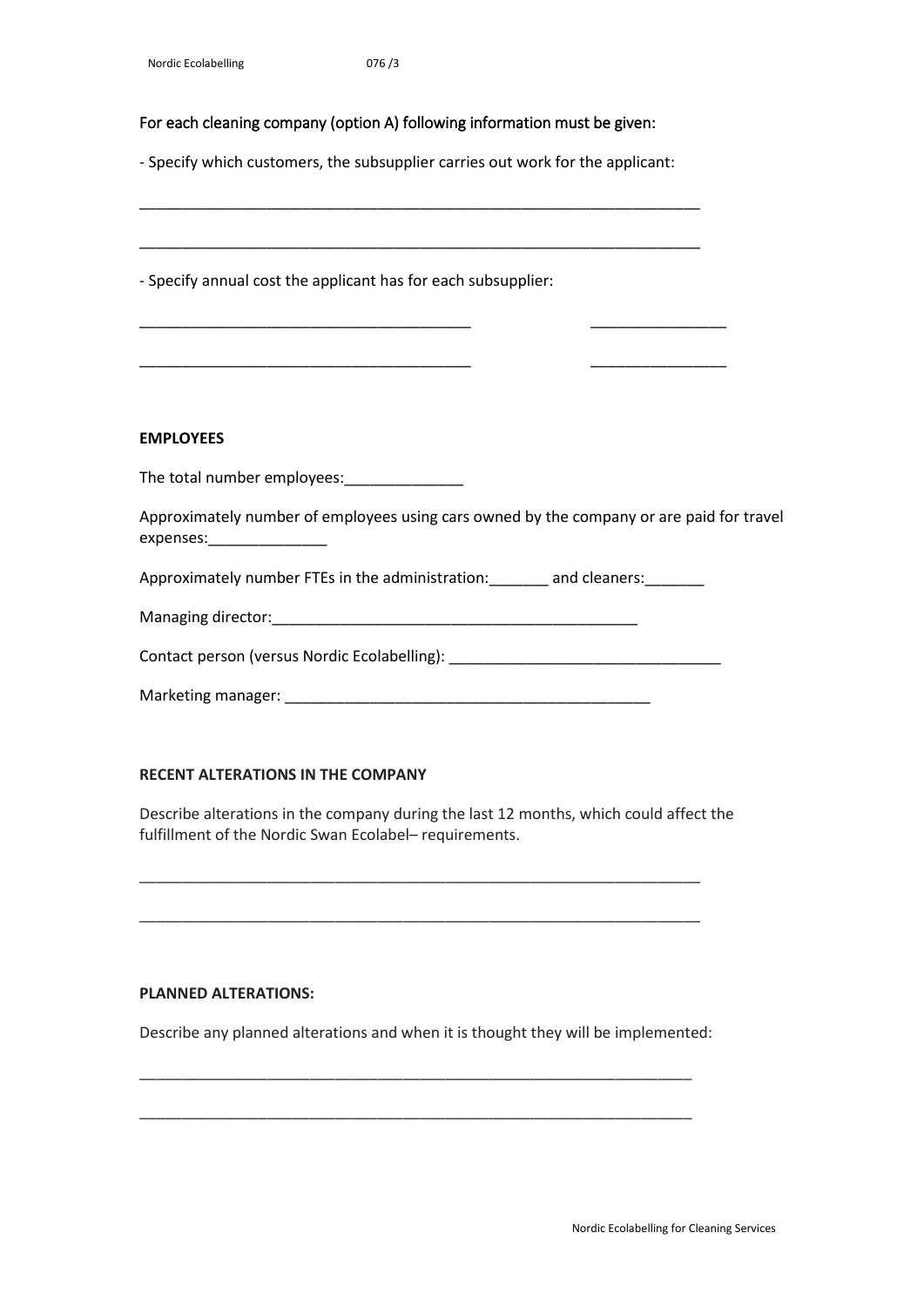\_\_\_\_\_\_\_\_\_\_\_\_\_\_\_\_\_\_\_\_\_\_\_\_\_\_\_\_\_\_\_\_\_\_\_\_\_\_\_\_\_\_\_\_\_\_\_\_\_\_\_\_\_\_\_\_\_\_\_\_\_\_\_\_\_

\_\_\_\_\_\_\_\_\_\_\_\_\_\_\_\_\_\_\_\_\_\_\_\_\_\_\_\_\_\_\_\_\_\_\_\_\_\_\_\_\_\_\_\_\_\_\_\_\_\_\_\_\_\_\_\_\_\_\_\_\_\_\_\_\_

#### **OTHER INFORMATION:**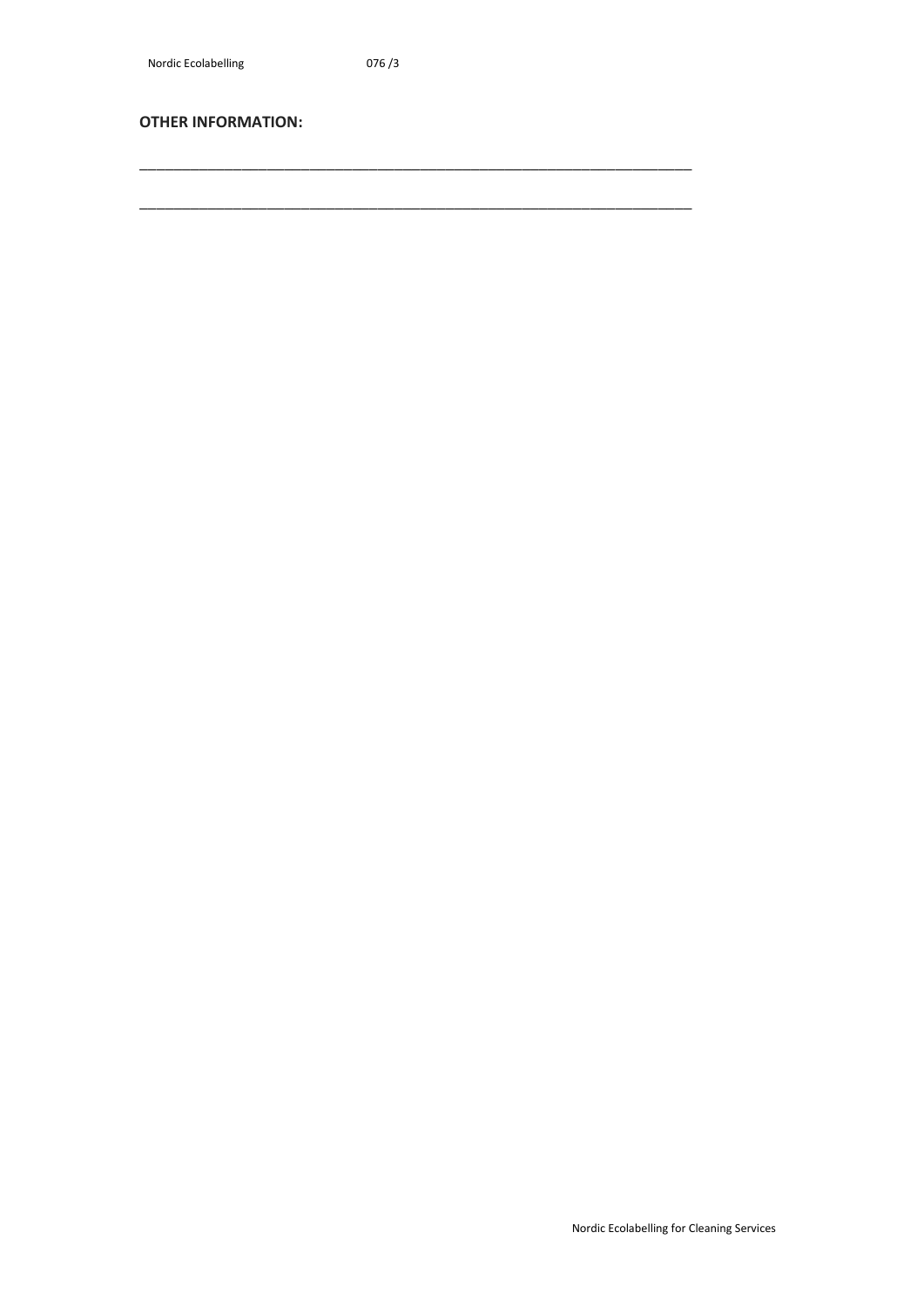# <span id="page-24-0"></span>Appendix 2 Example calculation:  $m^2$  cleaned per year

#### **Standard cleaning**

In the case of a contract, number of square metres cleaned in the course of the year can be obtained from information on the floor area and number of cleaning days per year covered by the contract. For example:

#### **Number of square metres cleaned in the course of the year for a contract = n × d**

where **n** is the average number of square metres per day and **d** is the number of cleaning occasions/cleaning days per year.

If different premises covered by one and the same contract have different cleaning frequencies, the applicant may use a weighted average number of square metres per day.

*Example:* An office of 1000 square metres is covered by a contract, with the sanitary areas being cleaned 5 times per week and the offices 2 times per week. If the sanitary areas make up 4% (i.e. 40 square metres) of the area, the average number of square metres per day (n) is:

#### **n = (40×5 + 960×2)/5 = 424 square metres per day**

If the contract covers 235 cleaning days per year (d), the number of square metres cleaned in the course of the year is equal to 235×424 = 99,640 square metres for the contract in question.

#### **Periodic cleaning and maintenance of floors**

For each individual contract the applicant totals the number of square metres of floor area which undergoes period cleaning and/or maintenance, and the number of times this is carried out in the course of the year. The number of square metres cleaned in the course of the year for periodic cleaning and maintenance of floors is the total number of square metres from all these contracts. If periodic cleaning takes place every other year, for example, the annual number of square metres is half the square metres covered by the contract.

#### **Total number of square metres cleaned in the course of the year**

The applicant adds together the number of square metres cleaned in the course of the year for all contracts to give the total number.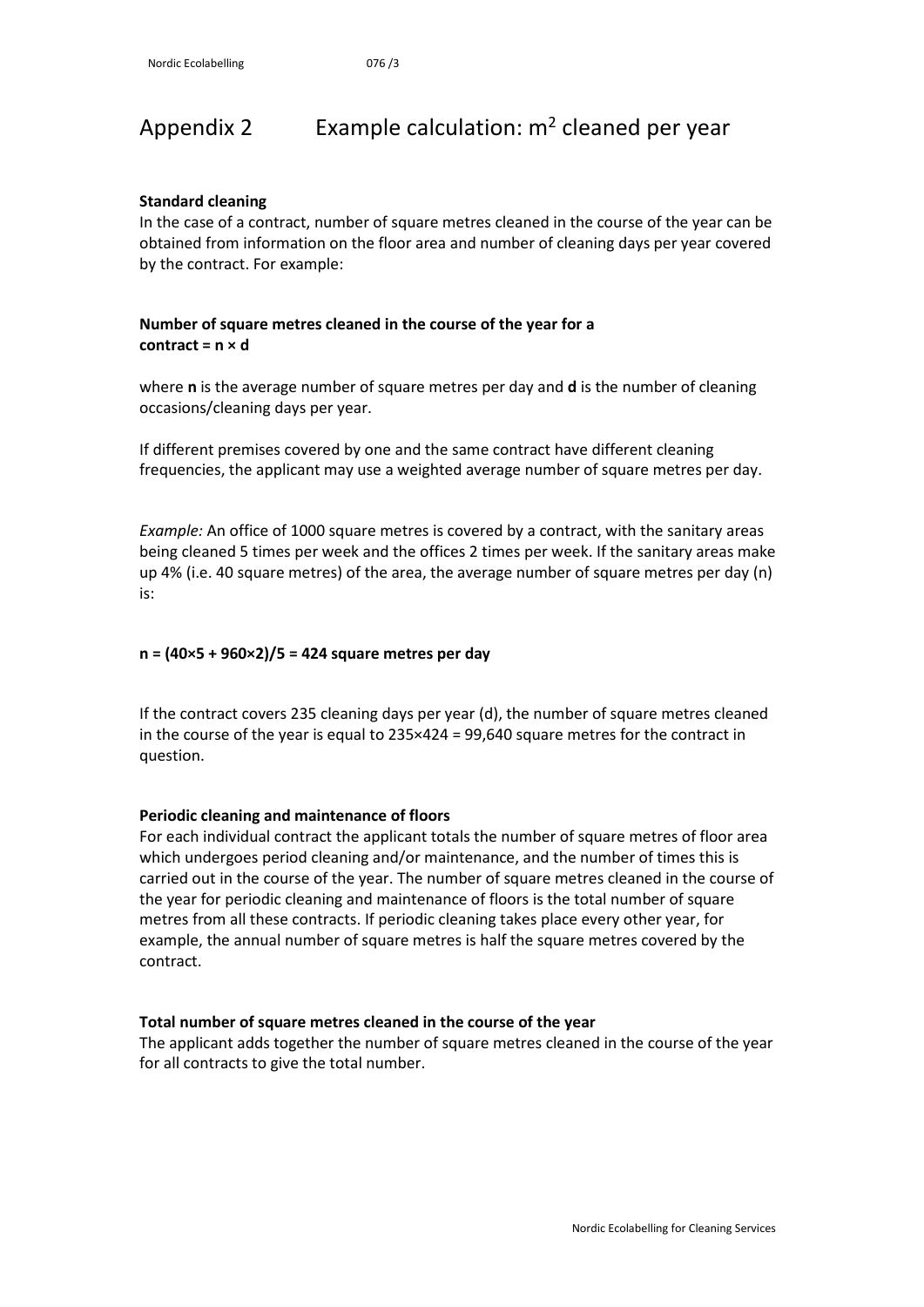# <span id="page-25-0"></span>Appendix 3 Chemicals used in the service

The table below provides examples of the products viewed by Nordic Ecolabelling as chemicals that form part of the cleaning service. The words are taken from Städteknisk Ordlista, publiched by the Swedish Cleaning Federation in 2002.

| Danish                                                           | Swedish                                                 | Norwegian                                                        | Finnish                                                                              | English                                                        |
|------------------------------------------------------------------|---------------------------------------------------------|------------------------------------------------------------------|--------------------------------------------------------------------------------------|----------------------------------------------------------------|
| Neutralt universal-<br>rengørings-middel og<br>håndopvaskemiddel | Allrengöringsmedel och<br>handdiskmedel                 | Nøytralt universal-<br>rengjøringsmiddel og<br>håndoppvaskmiddel | Yleispuhdistusaineet ja<br>käsiastianpesuaineet                                      | Neutral all purpose<br>cleaners and washing up<br>liquids      |
| Grundrens                                                        | Grovrengöringsmedel                                     | Alkalisk grovren-<br>gjøringsmiddel                              | Emäksiset ja vahvasti<br>emäksiset puhdistusaineet<br>pH 9 - 14                      | Heavy-duty cleaners<br>pH 9-14                                 |
| Neutralt/alkalisk sanitets-<br>rengøringsmiddel                  | Neutralt/alkalisk<br>sanitetsrengöringsmedel            | Nøytralt/alkalisk sanitær-<br>rengjøringsmiddel                  | Saniteettitilojen puhdistus-<br>aineet, joiden pH on 6,5-11                          | Cleaners for sanitary<br>facilities (pH $6,5-11$ )             |
| Surt sanitetsren-<br>gøringsmiddel/<br>Kalkbortagningsmiddel     | Surt sanitetsren-<br>göringsmedel /<br>Avkalkningsmedel | Surt sanitær-<br>rengjøringsmiddel/<br>Kalkfjerningsmiddel       | Happamat saniteettitilojen<br>puhdistusaineet ja<br>kalkinpoistoaineet               | Acid cleaner for sanitary<br>facilities / Descaling<br>product |
| Vaskeplejemiddel uden<br>voks                                    | Tvättpolish                                             | Vaskepolish                                                      | Lattianhoitoaine A,<br>polymeeripitoinen<br>pesuveteen lisättävä<br>lattianhoitoaine | Wash-and-shine floor<br>cleaners                               |
| Vaskeplejemiddel med<br>voks                                     | Tvättvax                                                | Vaskevoks                                                        | Lattianhoitoaine B,<br>vahapitoinen pesuveteen<br>lisättävä lattianhoitoaine         | Wash-and-wax floor<br>cleaners                                 |
| Brun sæbe                                                        | Grön såpa                                               | Grønnsåpe                                                        | Saippuapohjaiset<br>puhdistusaineet                                                  | Brown soap, soap based<br>floor cleaners                       |
| Spraypoleringmiddel                                              | Spraypoleringsmedel                                     | Spraypolish                                                      | Sumupuhdistusaineet                                                                  | Cleaners for spray<br>buffing                                  |
| Imprægneringsmiddel for<br>mopper                                | Impregneringsmedel för<br>moppar                        | Moppeimpregnerings-<br>middel                                    | Moppien kyllästysaineet                                                              | Impregnates for mop<br>cloth                                   |
| Vaskemiddel*                                                     | Tvättmedel*                                             | Tekstilvaskemiddel*                                              | Pyykinpesuaineet*                                                                    | Detergents*                                                    |
| Pletfjerningsmiddel                                              | Fläckborttagningsmedel                                  | Flekkfjerningsmiddel                                             | Tahranpoisoaine                                                                      | Stain removers                                                 |
| Skurecreme                                                       | Skurkräm                                                | Skurekrem                                                        | Hankausaineet                                                                        | Scouring creams                                                |
| Grundpolish**                                                    | Grundpolish**                                           | Grunnpolish**                                                    | Pohjustusvahat**                                                                     | Sealers, primers**                                             |
| Gulvpolish**                                                     | Golvpolish**                                            | Gulvpolish**                                                     | Lattiavahat**                                                                        | Floor finish**                                                 |
| Gulvvoks**                                                       | Gulvvoks**                                              | Gulvvoks**                                                       |                                                                                      | Floor wax**                                                    |
| Polish-/voks-fjerner**                                           | Polish-/voksborttagnings-<br>medel**                    | Polish-/voks-<br>fjerningmiddel**                                | Vahanpoistoaineet**                                                                  | Strippers**                                                    |
| Skumdemper                                                       | Skumdämpare                                             | Skumdempingsmidler                                               | Vaahdonrajoitin                                                                      | Defoamers                                                      |

\*Please note that all the chemical requirements also apply to chemicals when washing at external laundries, except O6 Proportion of ecolabelled chemicals.

\*\*Please note also sealers, floor polish, floor wax and strippers must fulfil requirements concerning chemicals except requirement O6.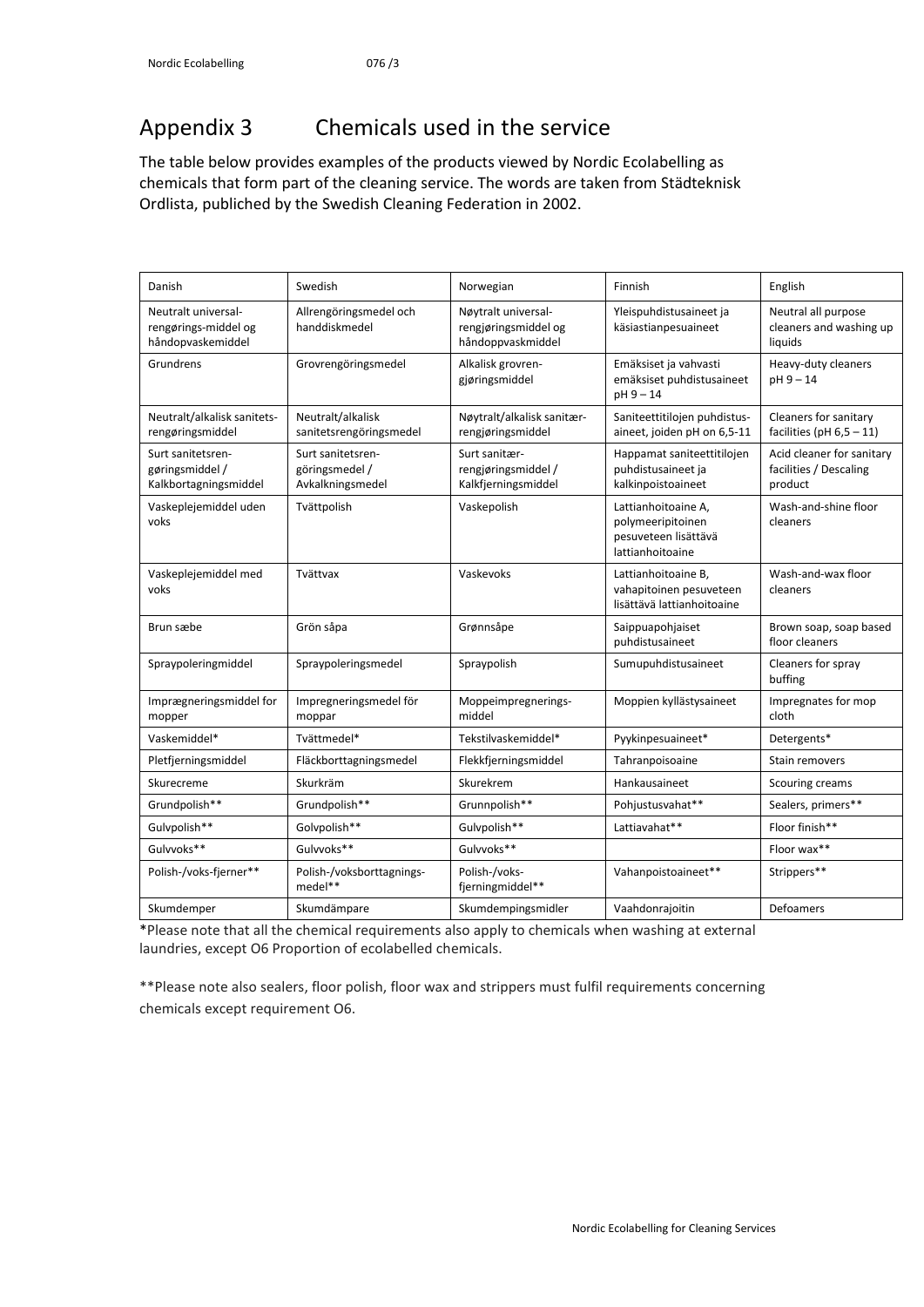## <span id="page-26-0"></span>Appendix 4 Appendix for producers of non-ecolabelled chemicals

Name of the product/products: \_\_\_\_\_\_\_\_\_\_\_\_\_\_\_\_\_\_\_\_\_\_\_\_\_\_\_\_\_\_\_\_\_\_\_\_\_\_\_

\_\_\_\_\_\_\_\_\_\_\_\_\_\_\_\_\_\_\_\_\_\_\_\_\_\_\_\_\_\_\_\_\_\_\_\_\_\_\_\_\_\_\_\_\_\_\_\_\_\_\_\_\_\_\_\_\_\_\_\_\_\_\_\_\_\_\_\_

\_\_\_\_\_\_\_\_\_\_\_\_\_\_\_\_\_\_\_\_\_\_\_\_\_\_\_\_\_\_\_\_\_\_\_\_\_\_\_\_\_\_\_\_\_\_\_\_\_\_\_\_\_\_\_\_\_\_\_\_\_\_\_\_\_\_\_\_

Name of the producer:<br> $\blacksquare$ 

*Statements are given to the best of our knowledge and information we have at this time, based on tests and/or declarations from the producer of the raw material. The statement is subjected to development and new information. Should such information be available, the undersigned is obligated to submit an updated statement to Nordic Ecolabelling.*

#### **Is the chemical classified in accordance with the following hazard classes/risk phrases? (requirement O7)**

| CLP Regulation 1272/2008                                          |                                                                               |                                                                             |        |              |  |
|-------------------------------------------------------------------|-------------------------------------------------------------------------------|-----------------------------------------------------------------------------|--------|--------------|--|
| Hazard statement                                                  | Hazard category                                                               | Hazard code                                                                 | Yes    | No           |  |
| Hazardous to the<br>aquatic environment                           | Aquatic Acute 1<br>Aquatic Chronic 1-4                                        | H400, H410, H411,<br>H412****, H413                                         | $\Box$ | $\mathbf{L}$ |  |
| Acute toxicity                                                    | Acute Tox 1-4                                                                 | H300, H310, H330,<br>H301, H311, H331,<br>H302*, H312*,<br>$H332*$          | □      |              |  |
| Specific target organ<br>toxicity, single or<br>repeated exposure | STOT SE 1-2<br>STOT SE 3 (solely applies to<br>spray products)<br>STOT RE 1-2 | H370, H371<br>H372, H373<br>H335 (solely applies<br>to spray<br>products**) |        | $\mathsf{L}$ |  |
| Eye damage                                                        | Eye Dam.1                                                                     | H318 (solely applies<br>to spray<br>products**)                             |        |              |  |
| Aspiration hazard                                                 | Asp. Tox. 1                                                                   | H304                                                                        |        |              |  |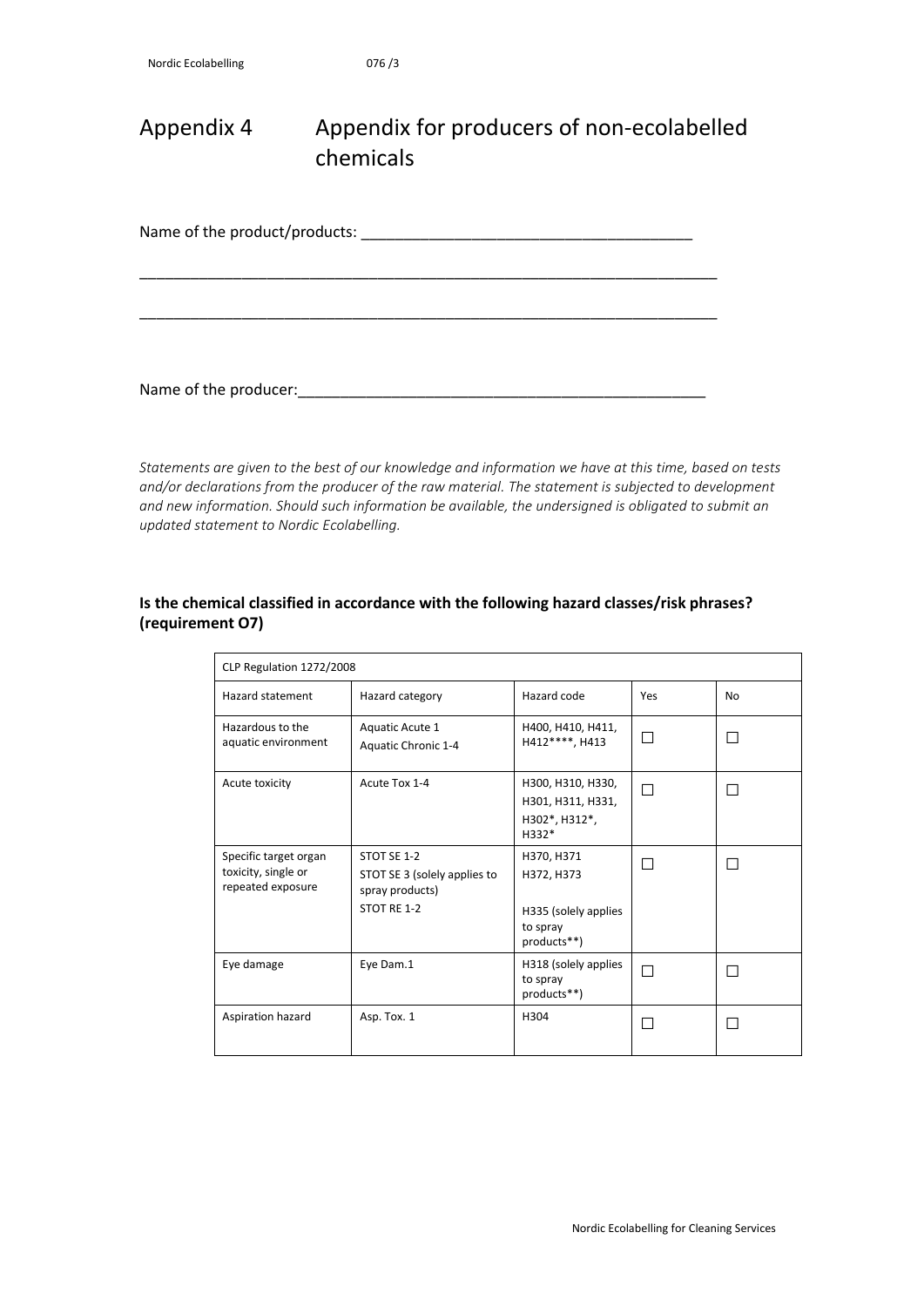| Hazard statement                  | Hazard category                                   | Hazard code                                                                                                                  | Yes    | No |
|-----------------------------------|---------------------------------------------------|------------------------------------------------------------------------------------------------------------------------------|--------|----|
| Respiratory/skin<br>sensitisation | Resp. Sens. 1, 1A or 1B<br>Skin Sens. 1, 1A or 1B | H334<br>H317<br>or EUH208<br>"Contains 'name of<br>the sensitizing<br>substance'. May<br>cause an allergic<br>reaction." *** | $\Box$ | П  |
| Carcinogenic                      | Carc. 1A or 1B<br>Carc. 2                         | H350<br>H351                                                                                                                 |        | П  |
| Mutagenic                         | Muta. 1A or 1B<br>Muta. 2                         | H340<br>H341                                                                                                                 |        |    |
| Toxic to reproduction             | Repr. 1A or 1B<br>Repr. 2<br>Lact.                | H360<br>H361<br>H362                                                                                                         |        | L  |

*\*Professional products may be labelled H302, H312 and H332 if the packaging is designed so that the user is not in contact with the product.* 

*\*\*Spray bottles or equivalent equipment with nozzles that do not form a cloud of spray may be labelled H335 and H318.* 

*\*\*\*Textile detergents that are labelled H334, H317 or labelled with EUH 208 and the clause "Contains (name of the sensitising substance). May cause an allergic reaction" due to enzyme content is exempted. It is assumed, however, that enzymes are encapsulated or in a slurry.* 

*\*\*\*\* Textile detergents with hydrogen peroxide (CAS-no. 7722-84-1) are exempted from H412, if dosing is done via an automatic dosing system.*

#### **Does the chemical contain the following substances? (requirement O8):**

|                                                                     | Yes          | No           |
|---------------------------------------------------------------------|--------------|--------------|
| Reactive chlorine compounds, such as sodium hypochlorite            | $\mathsf{L}$ | $\mathsf{L}$ |
| Chlorinated organic compounds                                       | $\mathsf{L}$ | П            |
| Alkylphenol ethoxylates (APEO) and/or alkylphenol derivatives (APD) | П            | П            |
| Linear alkylbenzene sulphonates (LAS)                               | П            | П            |
| EDTA <sup>*</sup> and its salts                                     | П            | П            |
| <b>DTPA</b>                                                         | П            | П            |
| Nanomaterials/particles**                                           | П            | П            |
| Poly- and perfluorinated alkylated substances (PFAS)***             | П            | П            |
| Methyldibromo glutaronitrile (MG)                                   | П            | П            |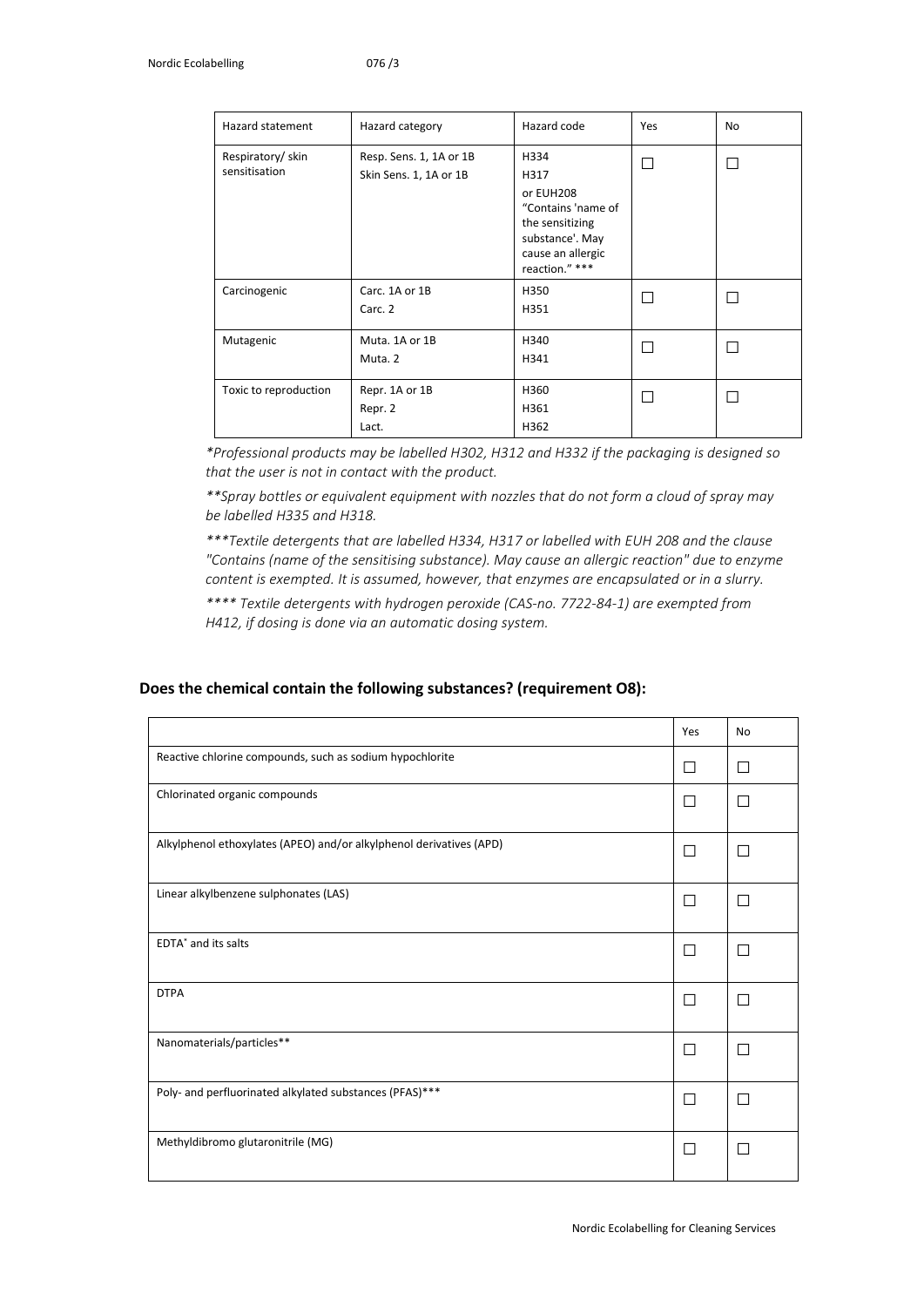|                                                                                                                                                                                                                                                                                                                                             | Yes          | No           |
|---------------------------------------------------------------------------------------------------------------------------------------------------------------------------------------------------------------------------------------------------------------------------------------------------------------------------------------------|--------------|--------------|
| Optical brighteners                                                                                                                                                                                                                                                                                                                         |              |              |
| Nitromusk and polycyclic musk compounds                                                                                                                                                                                                                                                                                                     | $\Box$       | $\mathsf{L}$ |
| Substances considered to be potential endocrine disruptors in category 1 or 2 on the EU's priority<br>list of substances that are to be investigated further for endocrine disruptive effects. The full list can<br>be found at http://ec.europa.eu/environment/chemicals/endocrine/pdf/final report 2007.pdf<br>(Appendix L, page 238 ff.) | П            |              |
| Substances evaluated by the EU to be PBT (Persistent, bioaccumulable and toxic) or vPvB (very<br>persistent and very bioaccumulable), in accordance with the criteria in Appendix XIII in REACH, and<br>substances that have not been assessed yet, but fulfil these criteria.                                                              | П            |              |
| Substances on the Candidate List: http://echa.europa.eu/candidate-list-table                                                                                                                                                                                                                                                                | $\mathsf{L}$ | H            |
| Substances classified as CMR (categories 1 and 2) in accordance with CLP.                                                                                                                                                                                                                                                                   |              |              |

*The requirements in the criteria document and accompanying appendices apply to all ingoing substances in the product. Impurities are not regarded as ingoing substances and are exempt from the requirements.*

*Ingoing substances and impurities are defined below, unless stated otherwise in the requirements*

*Ingoing substances: all substances in the product, including additives (e.g. preservatives and stabilisers) in the raw materials. Substances known to be released from ingoing substances (e.g. formaldehyde, arylamine, in situ-generated preservatives) are also regarded as ingoing substances.*

*Impurities: residuals, pollutants, contaminants etc. from production, incl. production of raw materials that remain in the raw material/ingredient and/or in the in the product in concentrations less than 100 ppm (0,0100 w-%, 100 mg/kg) in the product.* 

*Impurities in the raw materials exceeding concentrations of 1,0 % are always regarded as ingoing substances, regardless of the concentration in the product.*

Examples of impurities are residues of the following: residues or reagents incl. residues of *monomers, catalysts, by-products, scavengers, and detergents for production equipment and carry-over from other or previous production lines.*

*\*Solid soap products (such as e.g. soap flakes) may be included with a maximum overall content of up to 0.06% EDTA and phosphonates.* 

*\*\*Nanomaterial/particles are defined in accordance with the European Commission's definition of nanomaterial dated 18 October 2011 as "a natural, incidental or purposely manufactured material containing particles, in an unbound state or as an aggregate or as an agglomerate and where, for at least 50% of the particles in the number size distribution, one or more external dimensions is in the size range 1–100 nm." Examples include ZnO, TiO2, SiO2, Ag and laponite with particles of nanosize in concentrations above 50%. Polymer emulsions are not considered to be a nanomaterial.*

*\*\*\*Sealers, floor polish and floor wax are exempted. See requirement O9 for these product types.*

#### Is the product a spray product for manual use?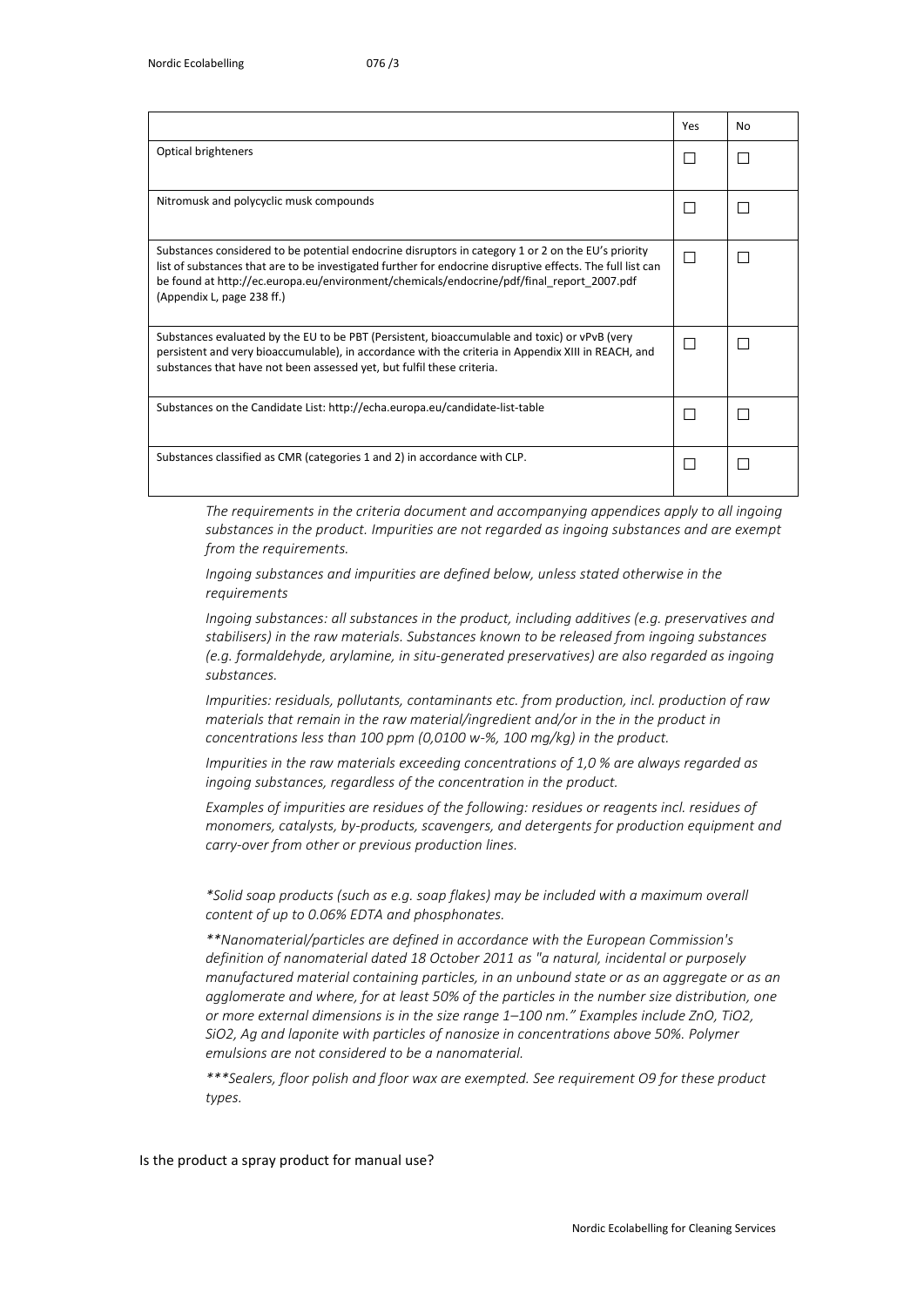| Yes | $\overline{\phantom{a}}$ |
|-----|--------------------------|
| No  |                          |

Does the product contain perfume or preservatives classified as H317 and/or H334?

| Yes |  |
|-----|--|
| No  |  |

#### **Additional declaration for sealers, floor polish and floor wax, (requirement O9):**

Does the product contain fluorsurfactants\*?

| Yes |  |
|-----|--|
| No  |  |

If yes, in which concentration?\_\_\_\_\_\_\_\_\_\_\_\_\_\_\_\_\_\_\_\_\_weight percent (maximum allowed: 0,025 %).

*\* Condition: If the product contains silicone surfactants, fluorosurfactants may not be included in the product.*

If yes, is the constituent fluorosurfactants' fluorinated carbon chain length less than or equivalent to 5?

| Yes |  |
|-----|--|
| No  |  |

Does the product contain silicon surfactants\*?

| Yes |  |
|-----|--|
| No  |  |

If yes, in which concentration?<br>Let us weight percent (maximum allowed: 0,25 %).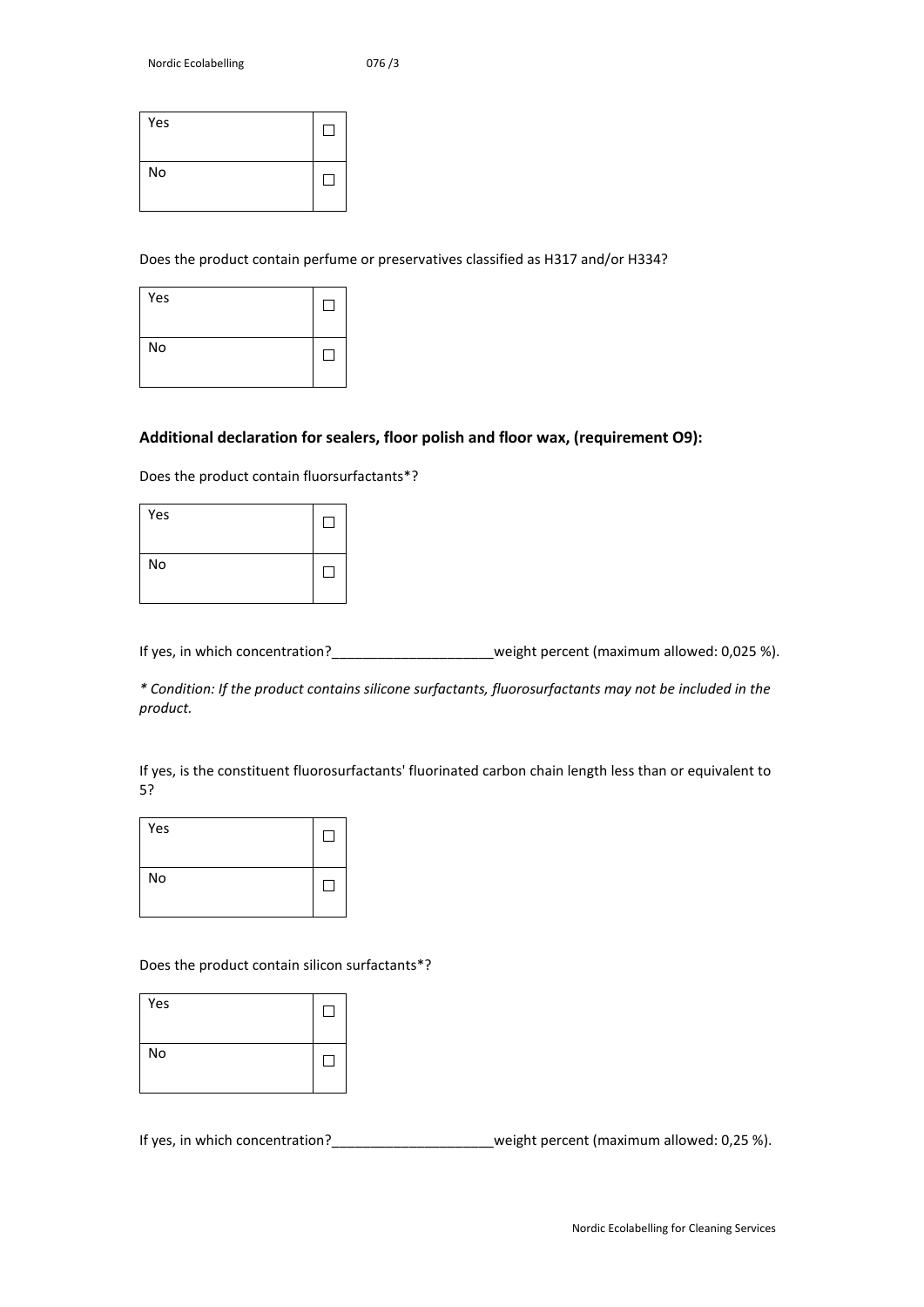*\* Condition: If the product contains fluorosurfactants, silicone surfactants may not be included in the product.*

| Date            | Signature contact person |
|-----------------|--------------------------|
| Name of company | Repeat in block capitals |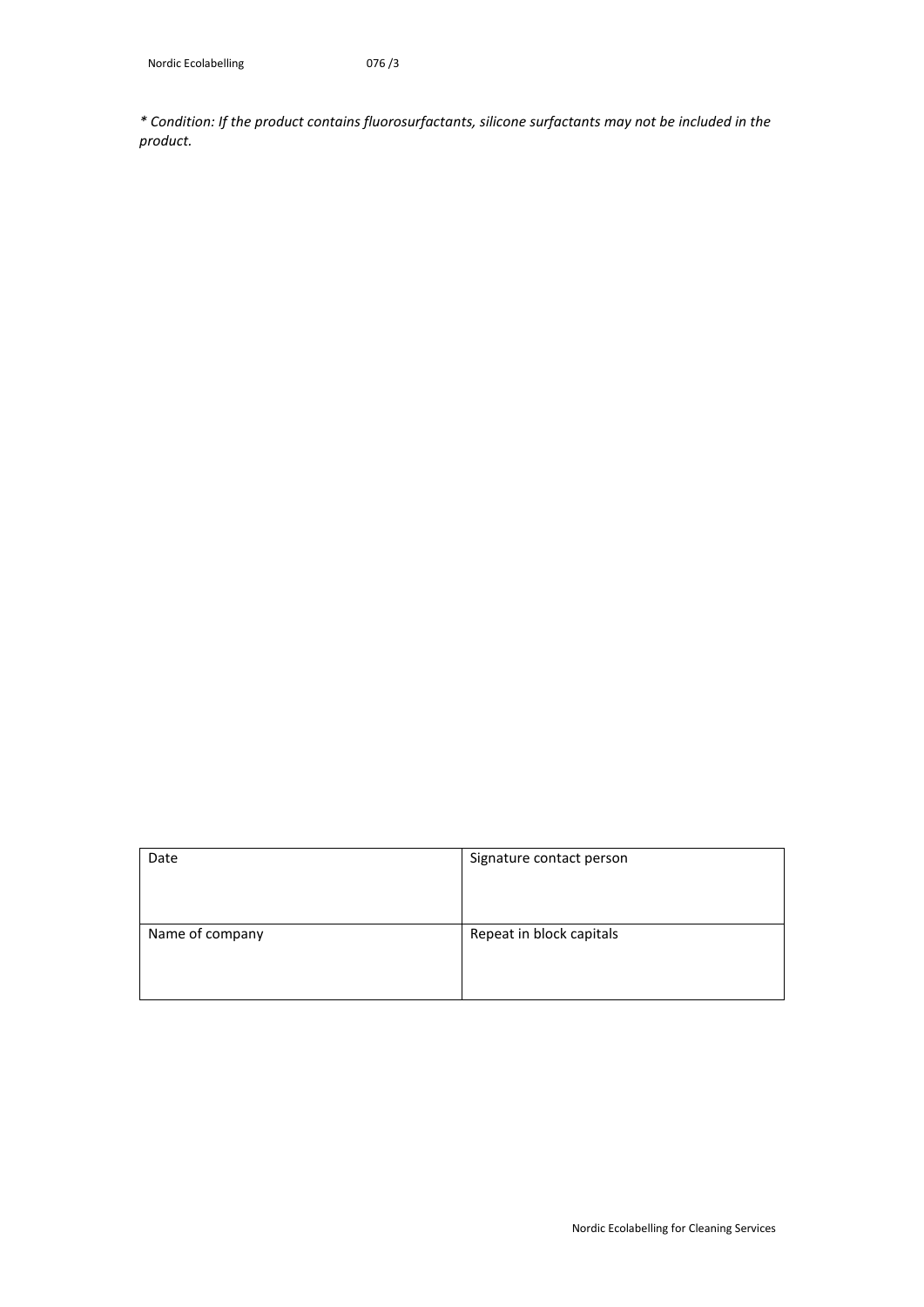# <span id="page-31-0"></span>Appendix 5 Chemicals in current use (procurement list)

| Chemical<br>supplier | Product name | Function / area<br>of use | If ecolabelled,<br>indicate type<br>(Nordic Swan<br>Ecolabel, EU<br>Ecolabel or Bra<br>Miljöval) and<br>licence number | Specify if the<br>product is a spray<br>product $($ = "Is<br>spray") for<br>manual use or if<br>product is<br>transferred to<br>spray bottles $(=$<br>"Transferred to |
|----------------------|--------------|---------------------------|------------------------------------------------------------------------------------------------------------------------|-----------------------------------------------------------------------------------------------------------------------------------------------------------------------|
|                      |              |                           |                                                                                                                        | spray bottles")                                                                                                                                                       |
|                      |              |                           |                                                                                                                        |                                                                                                                                                                       |
|                      |              |                           |                                                                                                                        |                                                                                                                                                                       |
|                      |              |                           |                                                                                                                        |                                                                                                                                                                       |
|                      |              |                           |                                                                                                                        |                                                                                                                                                                       |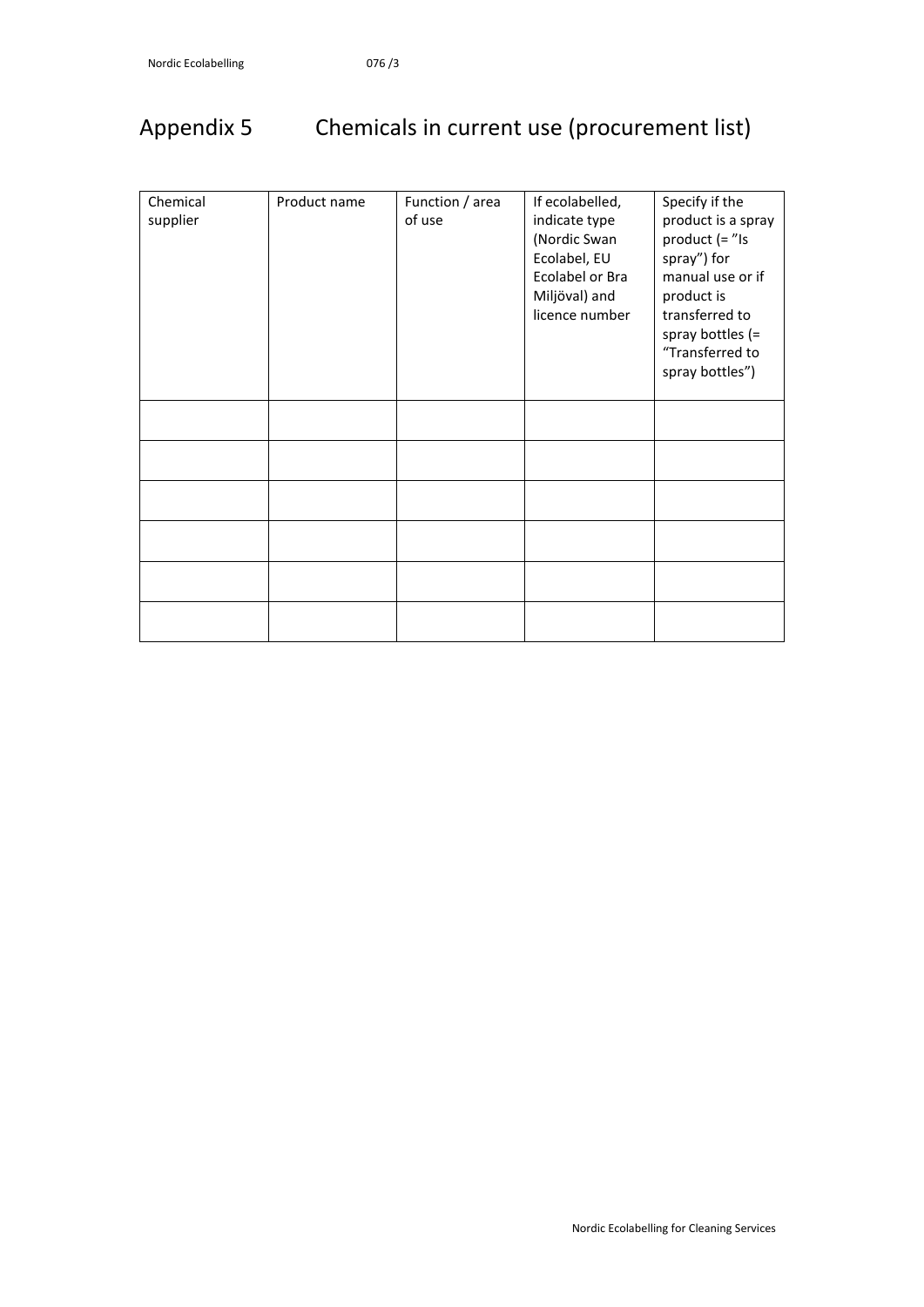# <span id="page-32-0"></span>Appendix 6 Purchased chemicals – overview consumption

| Chemical<br>supplier       | Product name | Function / area<br>of use | If ecolabelled, set<br>type (Nordic<br>Swan Ecolabel,<br>EU Ecolabel or<br>Bra Miljöval) and<br>licence number | Purchased<br>volume annually<br>(litre) |
|----------------------------|--------------|---------------------------|----------------------------------------------------------------------------------------------------------------|-----------------------------------------|
|                            |              |                           |                                                                                                                |                                         |
|                            |              |                           |                                                                                                                |                                         |
|                            |              |                           |                                                                                                                |                                         |
| Sum designated procurement |              |                           |                                                                                                                |                                         |

| If using external laundries, enter annual laundry volume: | kg |                 |
|-----------------------------------------------------------|----|-----------------|
| (doze or use 0,011) litre/kg =<br>Number kg laundry       |    | litre chemicals |

#### **O5 Consumption of chemicals**

| Total litres (ecolabelled + non ecolabelled + external laundry) | litre |
|-----------------------------------------------------------------|-------|
|                                                                 |       |

#### **O6 Proportion of ecolabelled chemicals (floor care products is not included in this calculation)**

| Total in house procurement of chemicals (litre)             |  |
|-------------------------------------------------------------|--|
| Total in house procurement of ecolabelled chemicals (litre) |  |
| Proportion of ecolabelled chemicals (%)                     |  |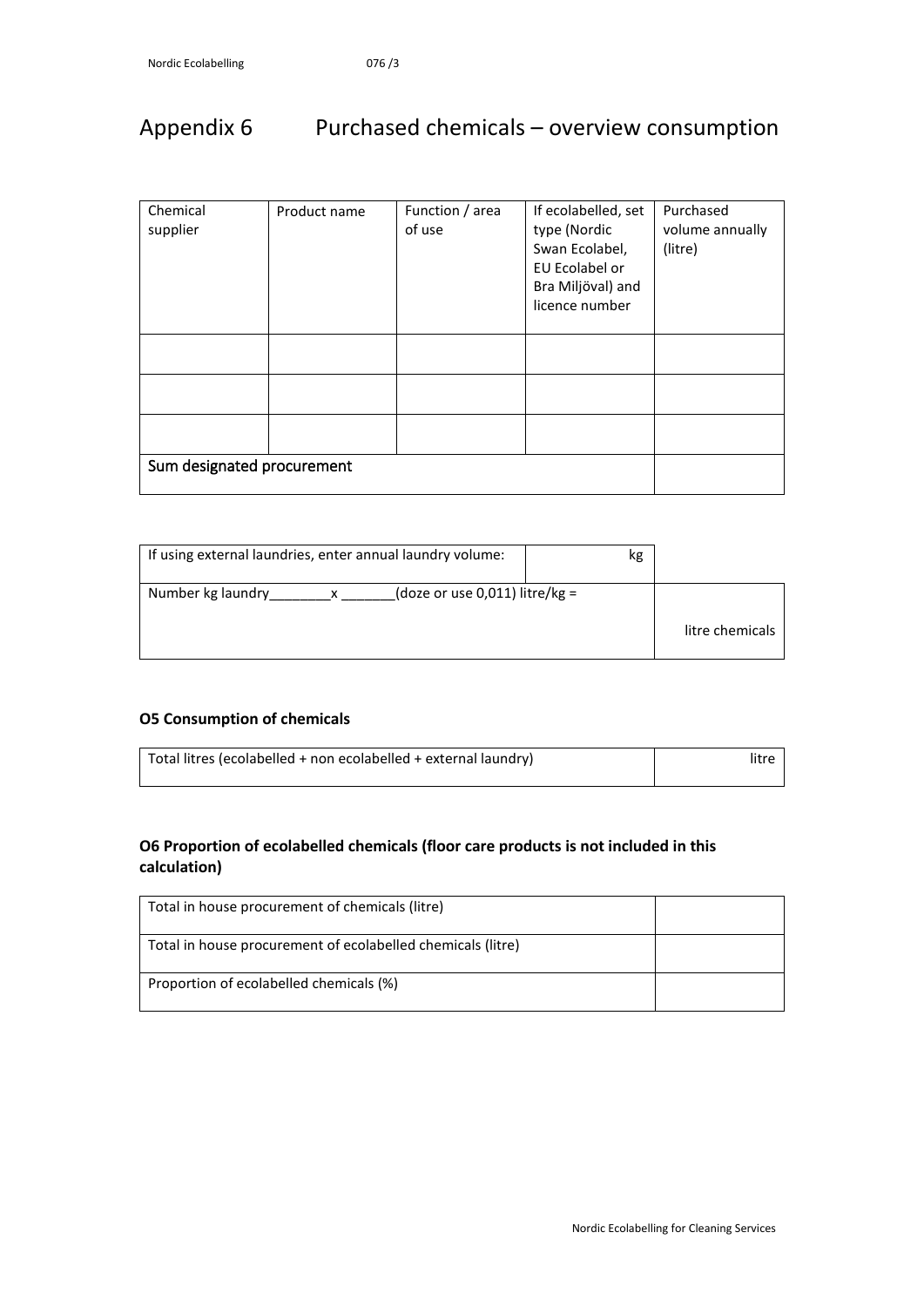# <span id="page-33-0"></span>Appendix 7 Examples of training

The following list comprises examples of topics which may be included in training and examples of elaborations. The following modules/topics largely correspond to the recommendations from EFCI and UNI-Europa.

- 1. Cleaning of various items of furniture.
- 2. Cleaning of floor surfaces.
- 3. Cleaning of washrooms and sanitary installations.
- 4. Recognition and sorting of waste into relevant fractions, e.g. plastic, glass, metal, organic, inorganic waste, etc.
- 5. Causal relations that may exist between choice of cleaning agent, dosage, incorrect work routines, and effects on resource consumption and emissions to the environment.
- 6. Personal health and safety in terms of choice and application of cleaning agents, planning and execution of cleaning tasks. Safety provisions. Work stress as a result of incorrect work routines and incorrect handling of cleaning agents.
- 7. Effectiveness in terms of relations with people at the workplace.
- 8. Promotion of own organisation.
- 9. Development through work.
- 10. Ecofriendly driving.

The following table provides elaborations of selected topics. Many but not all of the topics are relevant to both managers and assistants.

| <b>Topic areas</b> | <b>Topics</b>                                                                                                                               | <b>Explanation</b>                                                                                                                                                                                                                                                                                                                                                                                                                |
|--------------------|---------------------------------------------------------------------------------------------------------------------------------------------|-----------------------------------------------------------------------------------------------------------------------------------------------------------------------------------------------------------------------------------------------------------------------------------------------------------------------------------------------------------------------------------------------------------------------------------|
| <b>Technology</b>  | Specialist knowledge of<br>cleaning equipment and<br>application technologies                                                               | Adequate insight into personal planning of<br>relevant work areas in relation to desired quality<br>(customer requirements) and the cleaning plan.<br>Use of relevant and standard cleaning technolo-<br>gies and machines.                                                                                                                                                                                                       |
|                    | Specialist knowledge of<br>chemical products (cleaning<br>agents and chemical<br>substances), and concepts such<br>as pH and water hardness | Choice of cleaning agents on the basis of dirt,<br>surfaces, environment and hygiene requirements.<br>Where the environment is concerned, training<br>should be provided in causal connections<br>between choice of cleaning agent, dosage,<br>incorrect work routines, and effects on resource<br>consumption and emissions to the environment.<br>Training must be provided in content and applica-<br>tion of cleaning agents. |
|                    | Materials for floors/walls and<br>furniture                                                                                                 | Ability to identify surface material (e.g. linoleum,<br>plastic, concrete, terrazzo, etc.) and choose                                                                                                                                                                                                                                                                                                                             |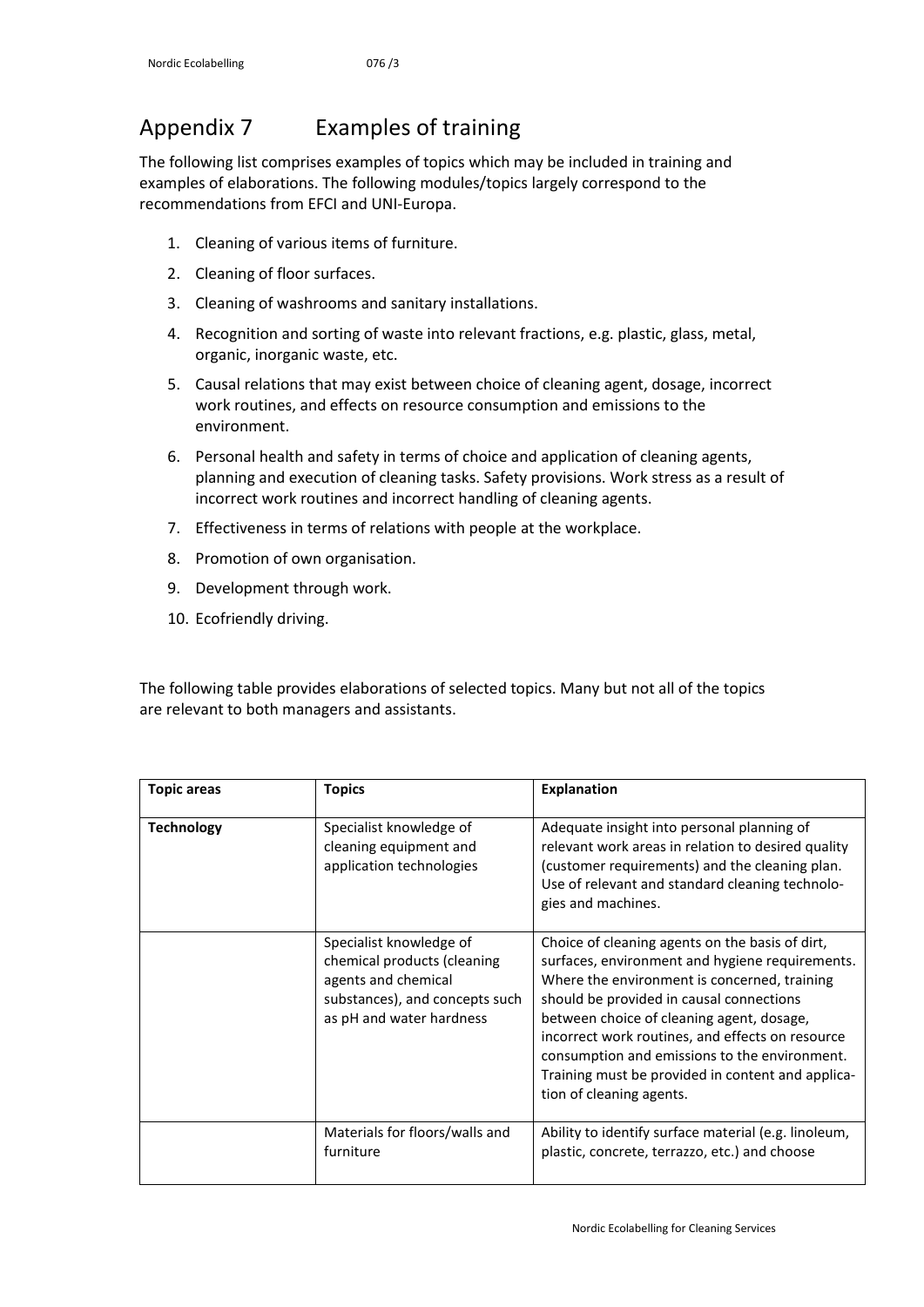|                             |                                               | correct cleaning agent or treatment method and<br>carry out correct cleaning technique.                                                                                                                                                                                                                                  |
|-----------------------------|-----------------------------------------------|--------------------------------------------------------------------------------------------------------------------------------------------------------------------------------------------------------------------------------------------------------------------------------------------------------------------------|
|                             | Damage and wear                               | Ability to report damage, damp, etc. in order to<br>be able to report to persons responsible for<br>maintenance of the building.                                                                                                                                                                                         |
|                             | Quality assurance                             | Ability to assess the quality of the work carried<br>out and to draw up measures for corrective<br>cleaning in accordance with the cleaning plan and<br>customer requirements.                                                                                                                                           |
|                             |                                               | Familiarity with quality control system.                                                                                                                                                                                                                                                                                 |
| <b>External environment</b> | Environment                                   | Training in relevant environmental legislation and<br>in national lists of undesirable substances in<br>cleaning agents. Training is provided in causal<br>connections between choice of cleaning agent,<br>dosage, incorrect work routines, and effects on<br>resource consumption and emissions to the<br>environment. |
|                             | Nordic Ecolabelling                           | Training in Nordic Ecolabelling and Nordic Swan<br>Ecolabelling criteria for cleaning services.                                                                                                                                                                                                                          |
|                             | Environmentally friendly<br>driving           | Training in fuel-efficient driving. Journey<br>planning.                                                                                                                                                                                                                                                                 |
| <b>Working environment</b>  | Working environment, safety<br>and protection | Training in safety provisions, relevant working<br>environment legislation, hazard classification, and<br>supplier and workplace instructions and so on, to<br>ensure adequate personal safety when carrying<br>out cleaning.                                                                                            |
|                             | Ergonomics and working<br>environment         | Link between incorrect work routines, working<br>postures and occupational injuries. Training in<br>correct work routines for the work carried out.                                                                                                                                                                      |
|                             | Work planning                                 | Drawing up and structuring cleaning plans,<br>packing cleaning trolleys, planning the work in<br>relation to cleaning plan, quality, rota, load, etc.                                                                                                                                                                    |
| <b>Service</b>              |                                               | Customer service and dialogue.                                                                                                                                                                                                                                                                                           |
| Management                  |                                               | Instruction techniques for cleaning managers,<br>finance and cost calculations, occupational<br>psychology, staff administration                                                                                                                                                                                         |

<span id="page-34-0"></span>Appendix 8 Ethical requirements

**Documentation of requirement 020 in the individual Nordic countries.**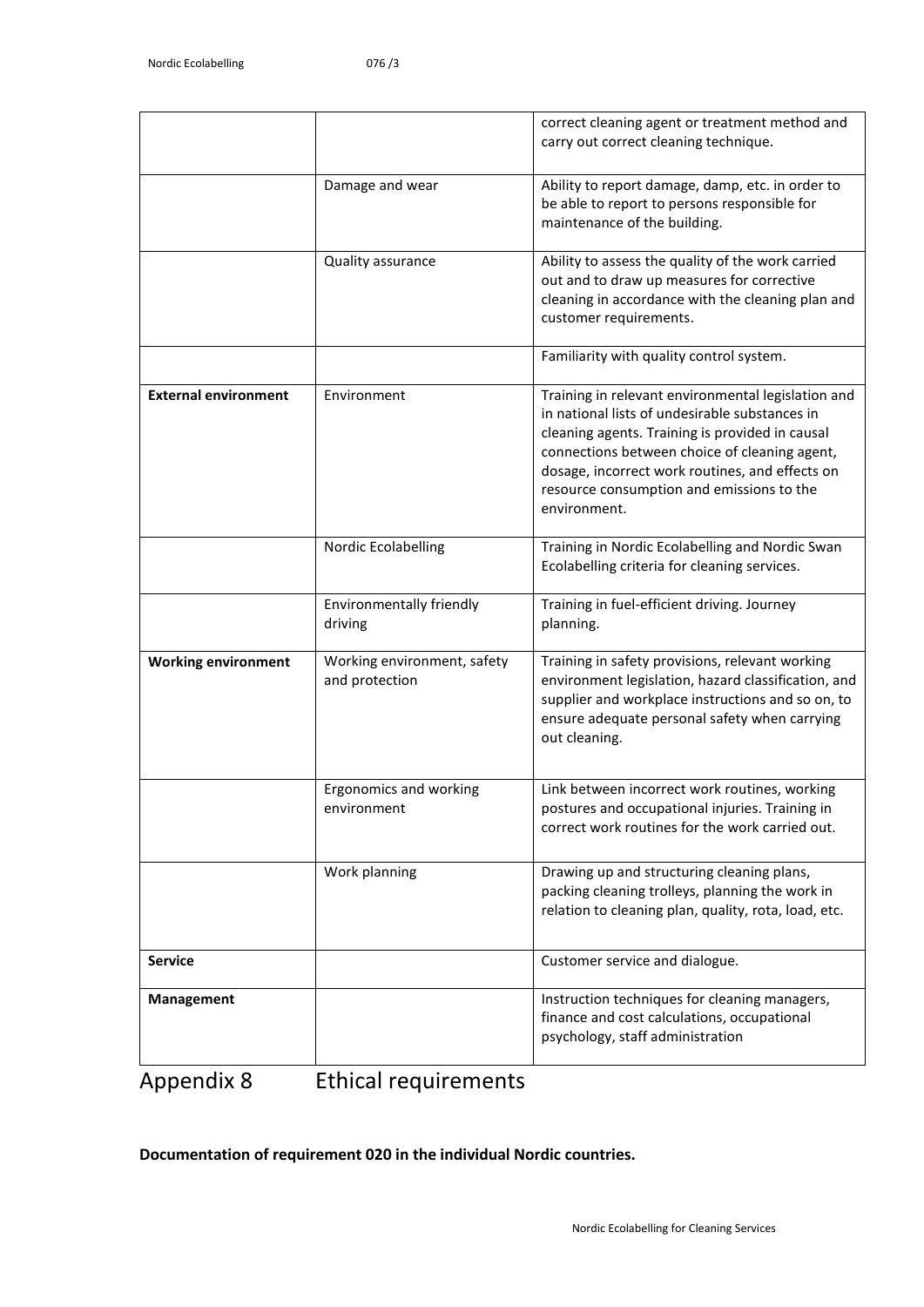#### *Registration confirming registration for VAT and Employer's National Insurance contributions:*

**In Denmark:** Copy of registration confirming registration for VAT and Employer's National Insurance contributions with CVR number (company registration number).

**In Sweden:** Copy of duly completed form from the tax authorities (SKV 4820).

**In Norway:** 

- Tax Certificate.

- From the Tax Agency (Form 1244): VAT documentation

- From the Municipal Tax Office/Tax Collector/Tax Authority: documentation of Employer's National Insurance contribution.

**In Finland:** Overview from the FODS (Tax Administration) information service. **In Iceland**:

#### *Taxes and fees*

**In Denmark**: Certificate from SKAT that no amounts are owed to the Danish tax authorities. **In Sweden:** Copy of the enterprise's most recent tax statement from the tax authorities.

**In Norway:** Any default will be shown on the tax certificate, see item "Registration confirming registration for VAT and Employer's National Insurance contributions".

**In Finland**: Declaration that no amounts are owed to the tax authorities.

**In Iceland**:

#### *Wages and terms of employment*

**In Norway**: Confirmation of being listed in the register of approved cleaning businesses.

*http://www.arbeidstilsynet.no/renholdsregisteret/index.html?tid=234788.*

**In Denmark, Sweden, Finland and Iceland**: Either copy of an agreement with the applicant and the employees, **or**:

**In Denmark**: Either documentation of membership of a relevant employers' association or copy of "tiltrædelsesaftale" with trade union.

**In Sweden:** Documentation of membership of a relevant employers' association, such as Almega Tjänsteförbunden.

**In Finland**: Statement from trade union. **In Iceland**:

#### *Accounting*

Copy of the audited accounts for the last year.

#### *Liability insurance*

Copy of liability insurance.

#### *Name tags/company cards*

Checked in on-site inspection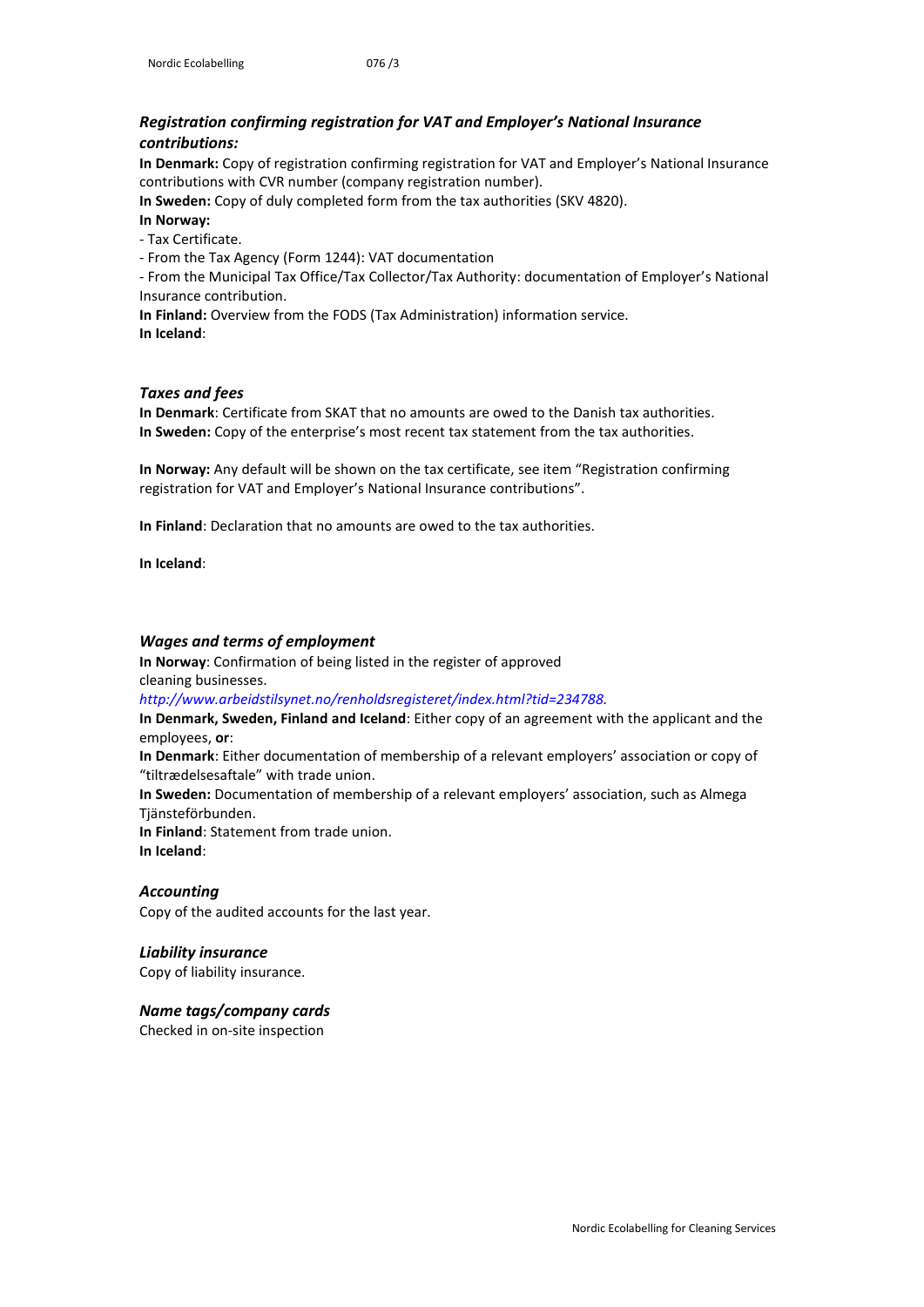# <span id="page-36-0"></span>Appendix 9 Subsuppliers who provide a complete service (workforce, chemicals, etc) - option A in O21 Requirements for subsuppliers

#### **Ethical requirements:**

Attach documentation according to Appendix 8 Ethical requirements.

**Requirements for chemicals used when delivering Nordic Swan Ecolabelled services – following must be attached:**

Appendix 5 Chemicals in current use (procurements list).

Nordic Ecolabelling will check whether the chemicals in the procurement list fulfil the requirements O7, O8 and O9.

#### **We hereby confirm:**

Our firm perform cleaning services for cleaning company:

\_\_\_\_\_\_\_\_\_\_\_\_\_\_\_\_\_\_\_\_\_\_\_\_\_\_\_\_\_\_\_\_\_\_\_\_\_\_

| Date            | Signature contact person |
|-----------------|--------------------------|
| Name of company | Repeat in block capitals |